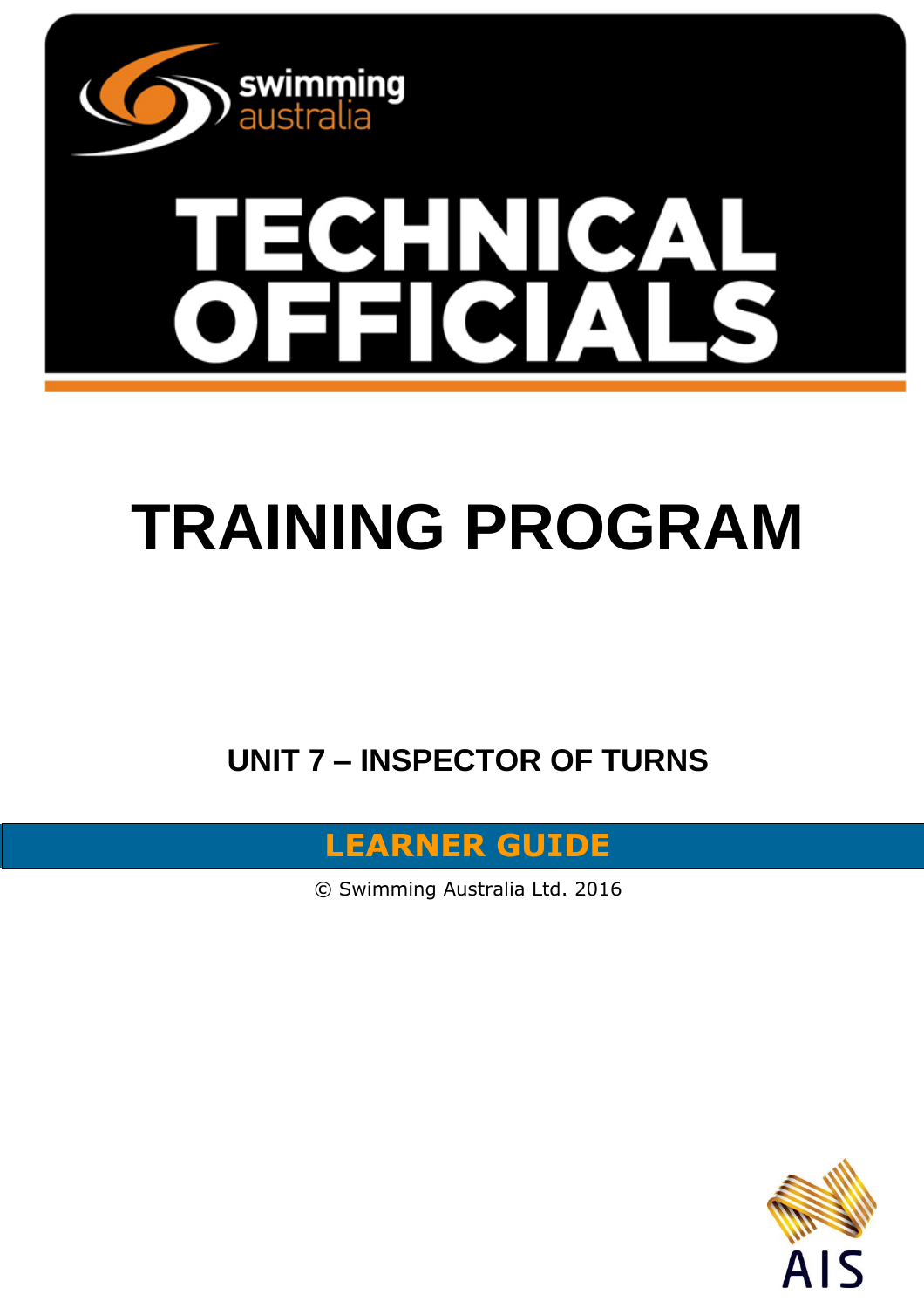



## **Contents**

- P3: About this Learner Guide
- P7: Unit 7: Inspector of Turns
- P21: Assessment Tasks
- P22: Assessment Tool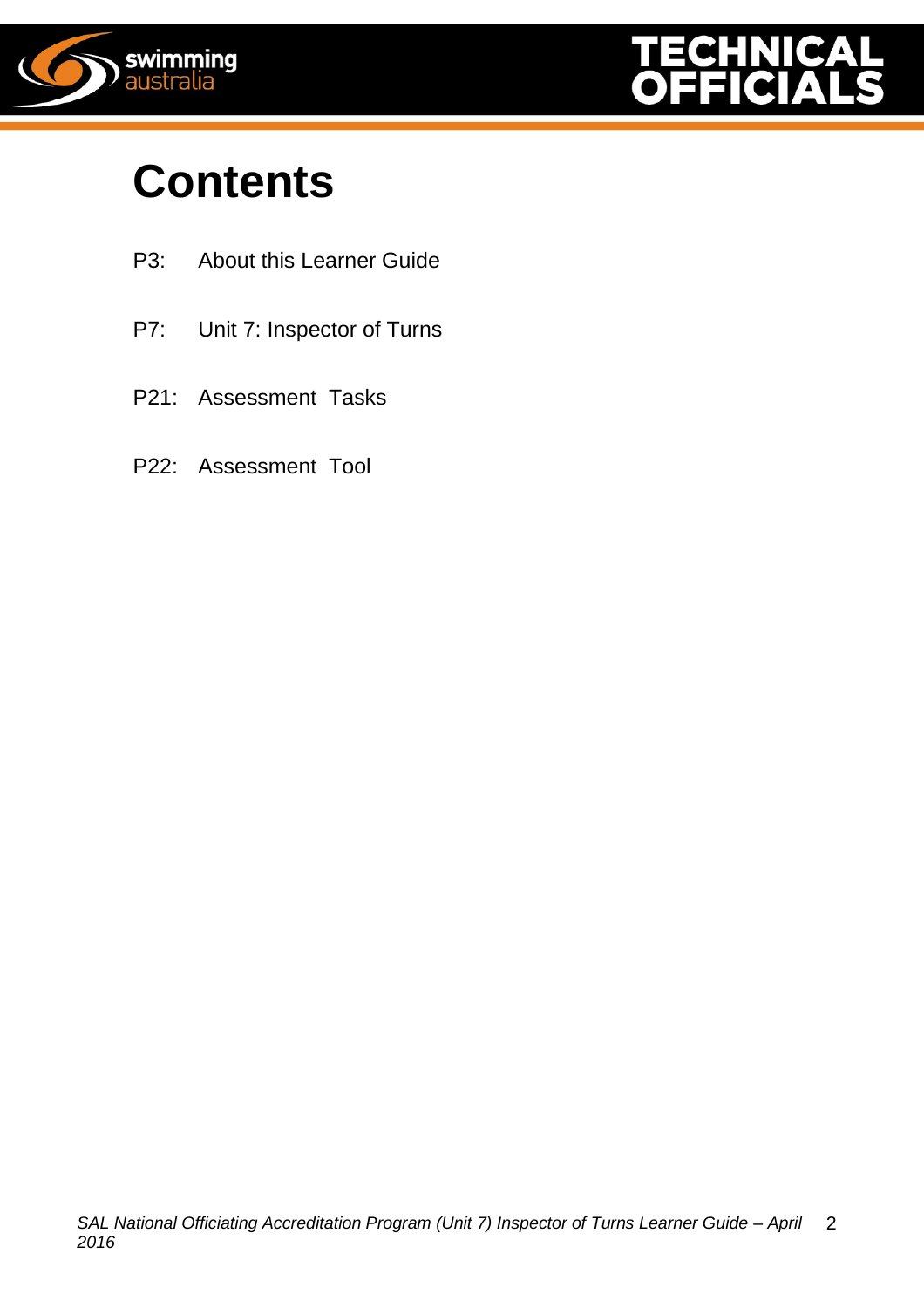

# **About this Learner Guide**

This Learner Guide has been developed by Swimming Australia Ltd (SAL) to support candidates undertaking **Unit 7 – Inspector of Turns** within the SAL **National Officiating Accreditation Program**.

SAL and the State Technical Committees have worked in conjunction in the formulation of this document.

Swimming Australia Limited has designed the Technical Officials Training Program on a competency based training platform.

#### **Officiating Pool Pathway**



#### **What is a Competency?**

A competency can be defined as the application of skills and knowledge to an agreed standard.

Competency relates to what a person can do.

Competency standards specify the level of knowledge and skills required, and the application of that knowledge and skills for effective performance.

Australian Sports Commission Assessor Training Manual 2006

*SAL National Officiating Accreditation Program (Unit 7) Inspector of Turns Learner Guide – April 2016* 3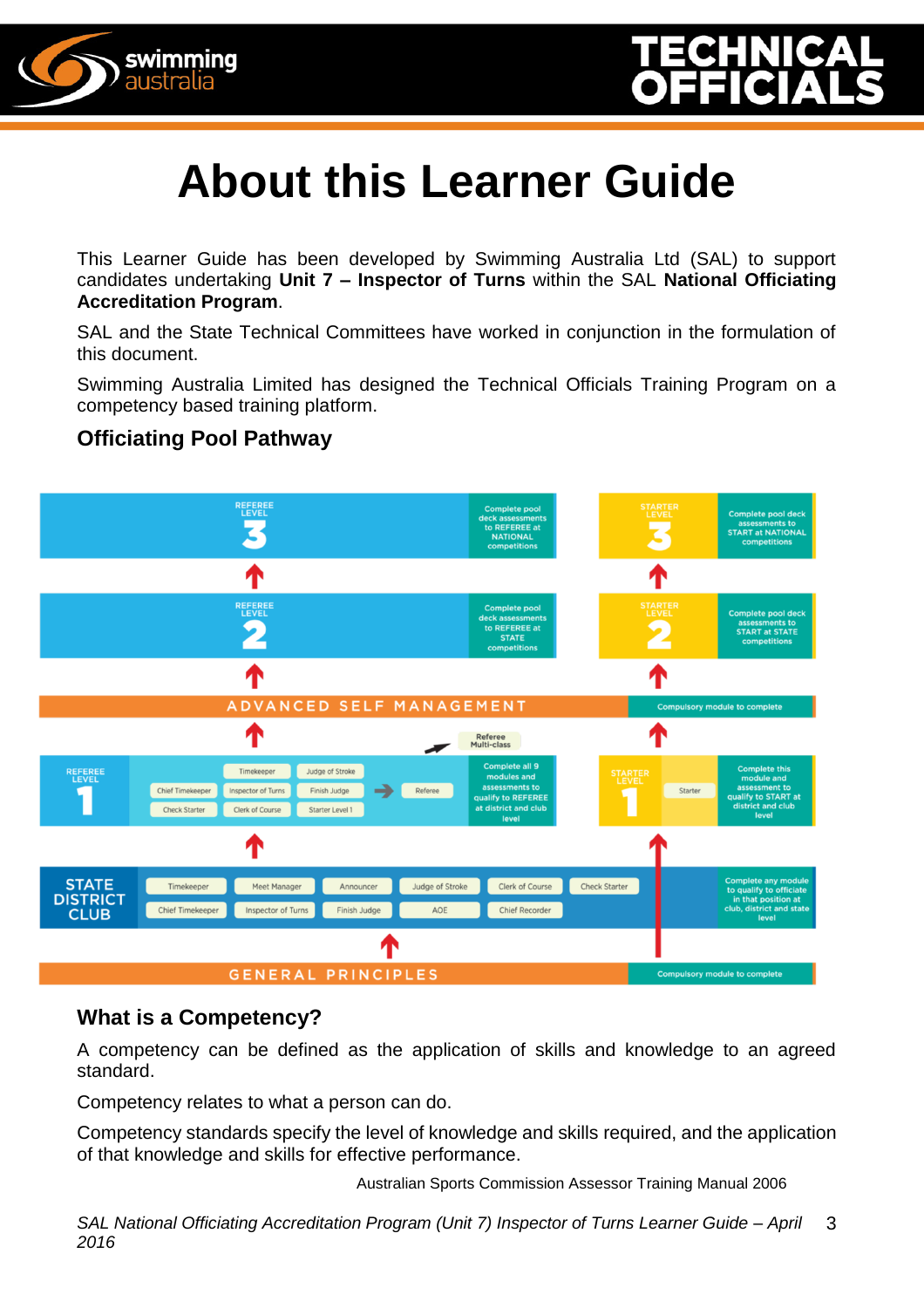

#### **What is Competency Based Assessment?**

Assessment is the process of collecting evidence and making judgements about whether competency has been achieved. Assessment needs to be based on established criteria. These criteria are reflected in the questions and activities set out in this Learner Guide.

#### **How do I use this Learner Guide?**

This Learner Guide provides you with the information and activities that will enable you to achieve competencies related to this unit of work.

You can develop competency in this unit through a combination of tasks including:

- Reading the material in this Learner Guide.
- Asking questions about anything you don't understand.
- Observing other officials during events.
- Reinforcing the skills you are learning in practical situations.
- Satisfactorily completing the activities in this Learner Guide.
- Completing the assessment activities outlined in this Learner Guide.

#### **What resources do I require?**

You will require this Learner Guide as well as a copy of the current SAL [Swimming Rules](http://www.swimming.org.au/visageimages/1_SAL/Rules/SAL%20Swimming%20Rules%20%20JAN%202014%20updated%2005.02.15.pdf) and access to swimming events where you can be practically assessed as an Inspector of Turns.

#### **What if I already have the skills?**

You may have already attained the skills required to complete this learning module. If so, you can request your State/Territory Swimming Association for an initial assessment of your **current competence.** This assessment will determine the level of your skills and whether you need additional training.

If you would like to undertake assessment for formal recognition of your existing skills, you will be required to complete a detailed Recognition of Prior Learning (RPL) application form that will allow an assessor to review your skills against the specific requirements for this unit of work. Discuss this process with your State/Territory Swimming Association

#### **Legislative Requirements**

All Swimming Officials whether paid or unpaid must meet the legislative requirements in each state and territory when dealing with children and vulnerable people. Please check with your State/Territory Swimming Association to complete any documentation required to meet this legislation.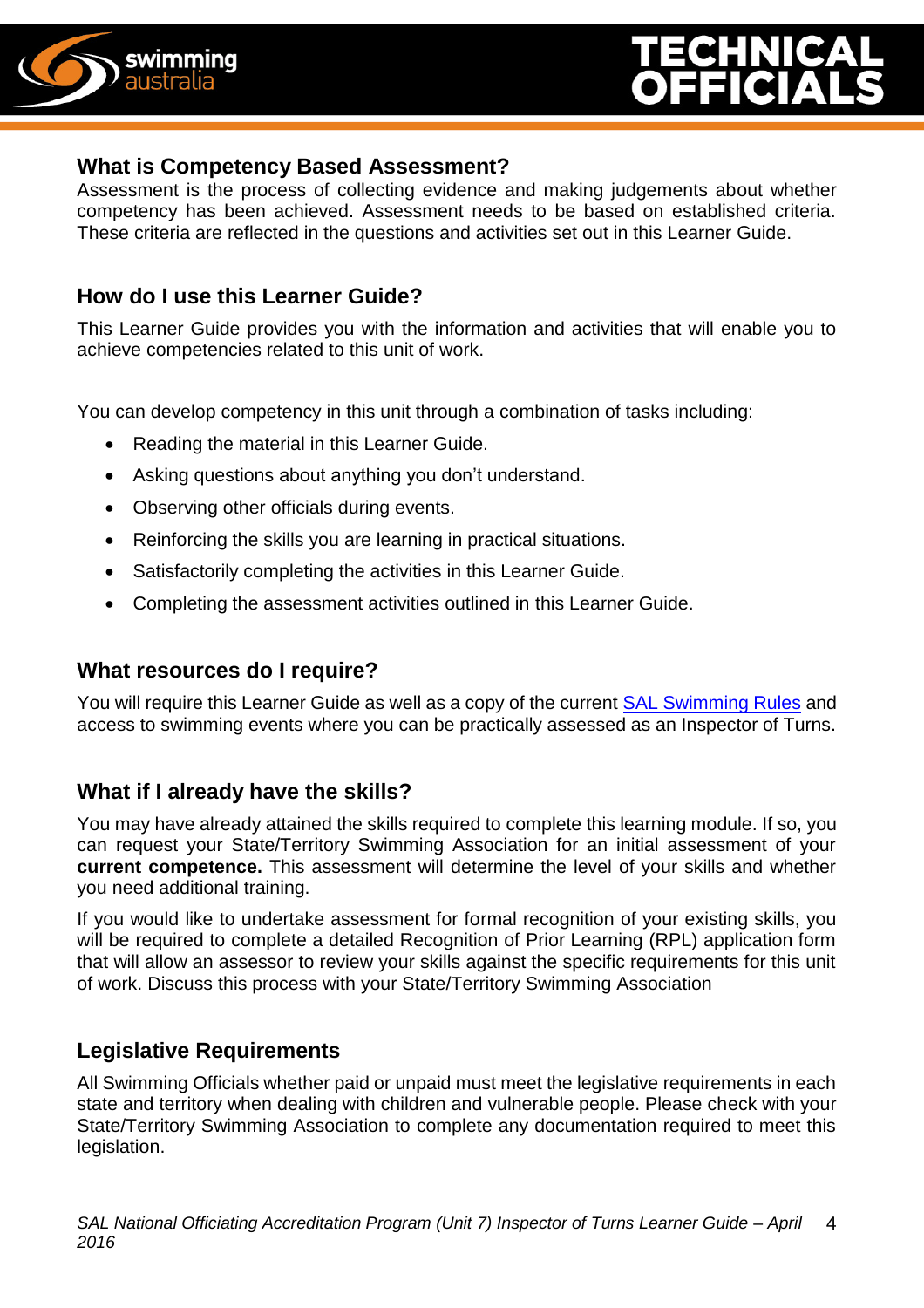



#### **What about Assessment?**

To undertake assessment for this unit of work, you will need to complete the following assessment tasks:

- Complete this Learner Guide
- Complete the Inspector of Turns Examination Paper (written or oral) with a minimum pass rate of 85%
- Complete a practical assessment during a full session of a swim meet.

**When you complete the assessment within this Learner Guide and are assessed as competent by your assessor, you will be eligible to receive accreditation from SAL.**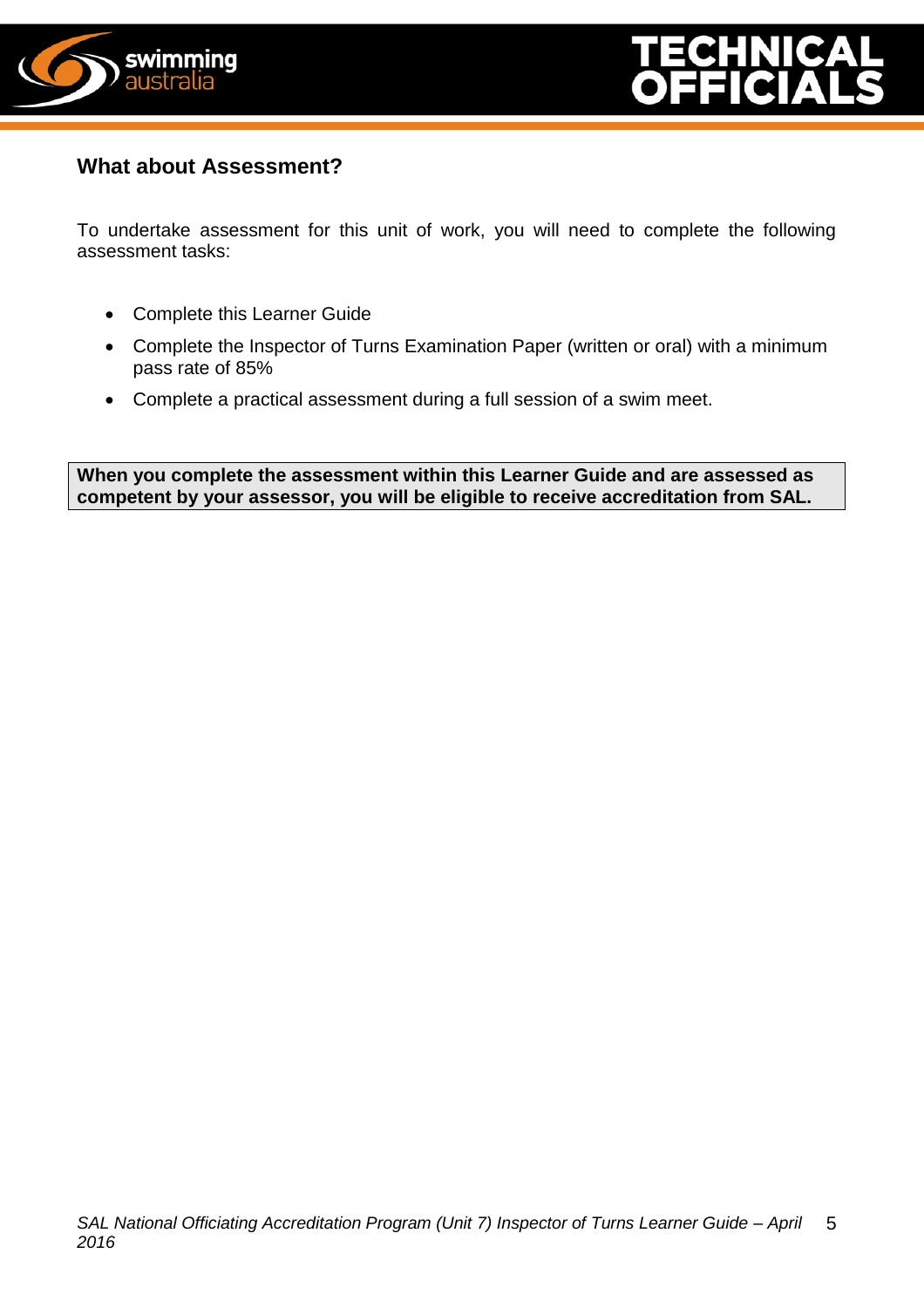

**The assessment activities are found in the final section within the Learner Guide and can be identified by the icon below.**



#### **Assessment**

The Learner Guide also includes a series of specifically designed learning activities, which will allow you to practice your new skills prior to assessment. These activities must be completed and will be represented by the logo below.



#### **How Do I Start?**

You can undertake the activities in the Learner Guide at your own pace, or under the supervision of your trainer/mentor.

You are ready to start.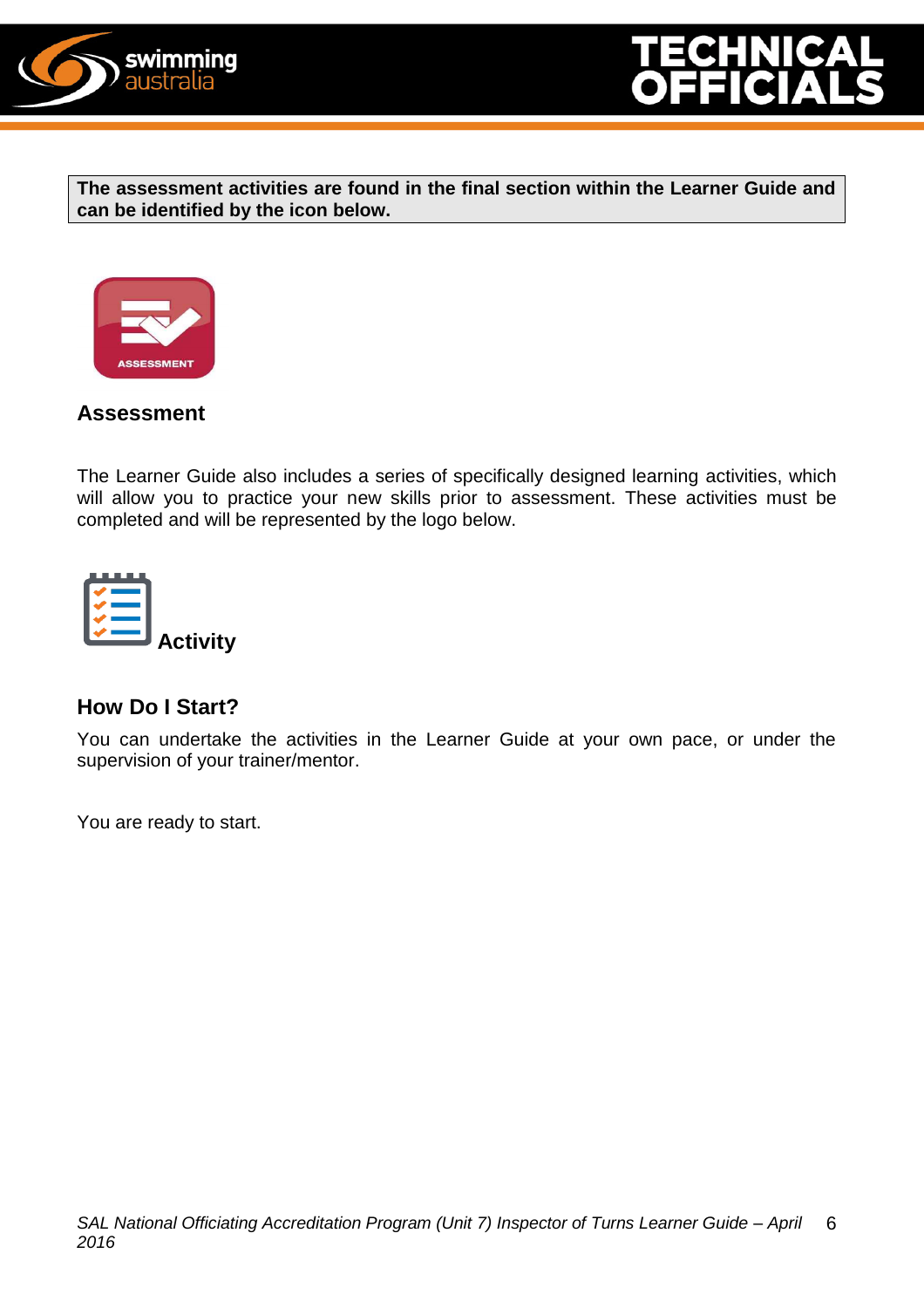



### **UNIT 7: Inspector of Turns**

This unit outlines a range of general skills that are required by Inspectors of Turns. The elements within this unit are:

- **Preparation**
- **Role of the Inspector of Turns**

#### **Preparation**

The Inspector of Turns plays a very important role in ensuring that all competitors compete in a fair and consistent environment. Just as with all other officiating roles in the sport of swimming, pre-event preparation is a key factor in effective operations.

#### **Some of the steps that you will need to take in preparing for your role include:**

- 1. Arrive at venue at least 30 minutes prior to start of meet.
- 2. Report to the Referee to receive any instructions and an event program.
- 3. Have all equipment required to complete task (e.g. rule book, whistle, pen, program and infraction report slips).
- 4. Meet with all other officials with whom you will be working and familiarise yourself with the pool-deck area.
- Note: Inspectors of Turns shall be assigned to lanes at each end of the pool by the Referee or Chief Inspector of Turns.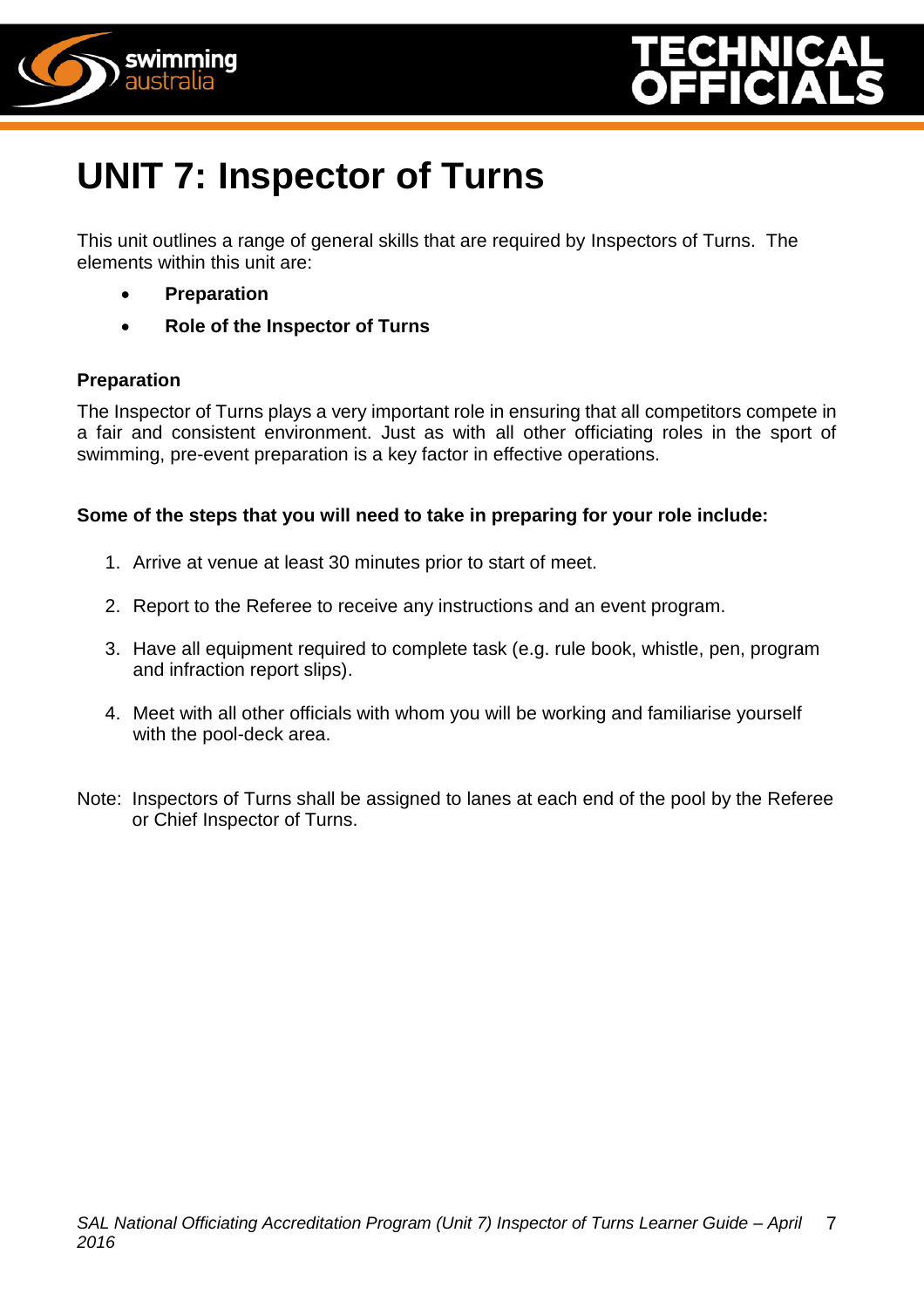





**For each of the 4 preparatory steps listed above, list one possible consequence that may occur if they are not undertaken.**

| 1. |  |  |  |
|----|--|--|--|
| 2. |  |  |  |
| 3. |  |  |  |
| 4. |  |  |  |
|    |  |  |  |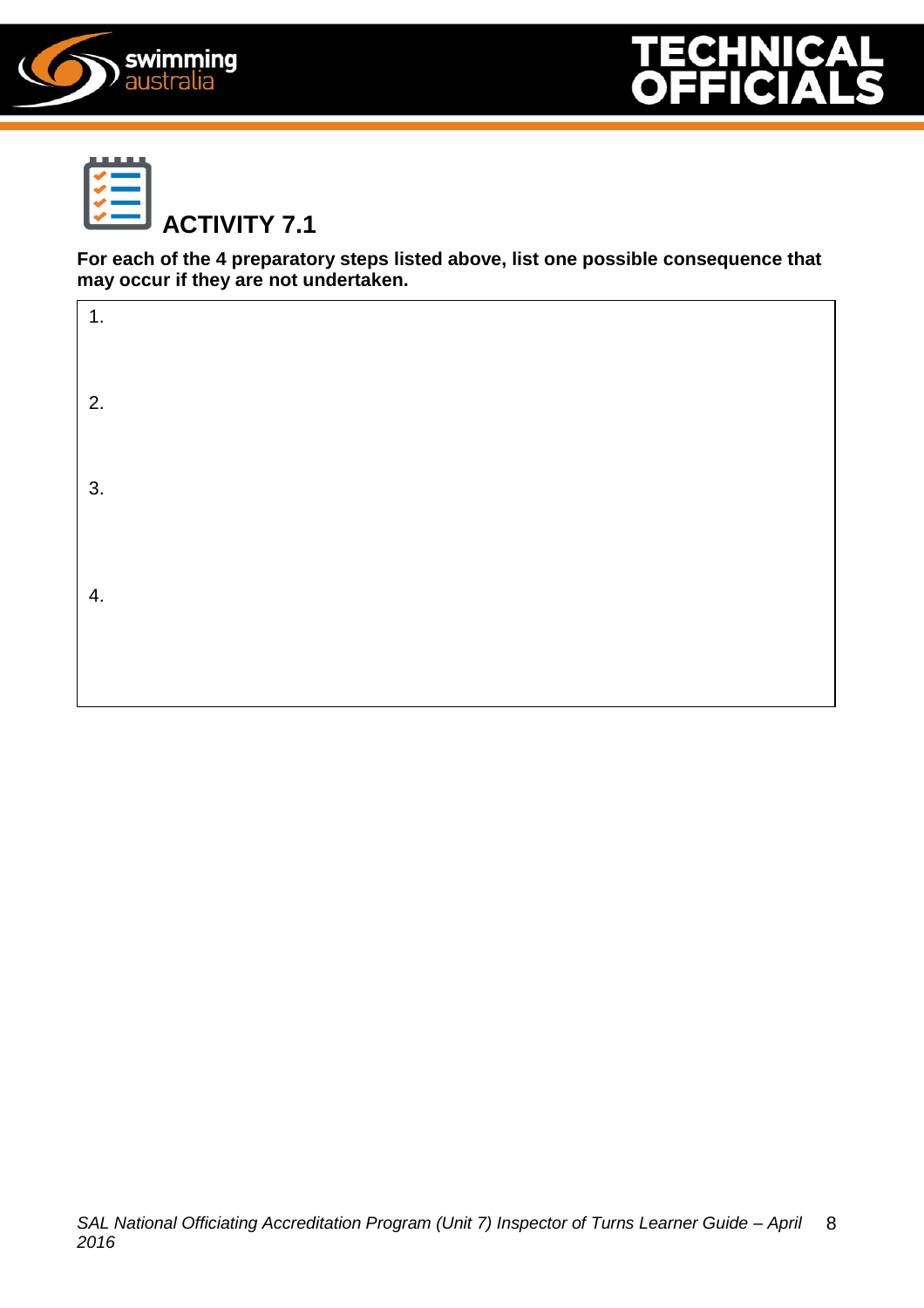



#### **Role of the Inspector of Turns**

Inspectors of Turns play a very important role in ensuring that all swimmers are given the opportunity to compete in a fair and consistent environment. When appointed to roles where recommendations for the disqualification of swimmers can be made, it is important to be 100% certain of an infraction before making a report. Just because a stroke may look different, it does not necessarily mean that there is an infraction occurring. If there is any doubt whatsoever in your mind, then **do not** make a report to the Referee. Always give swimmers the benefit of any doubt.

Duties include:

- Inspectors of Turns shall be assigned to lanes at each end of the pool by the Referee or Chief Inspector of Turns.
- Inspectors of Turns at the start end of the pool shall ensure that the swimmers comply with the relevant rules from the start until the completion of the first arm stroke after the start.
- Inspectors of Turns shall ensure that swimmers comply with the relevant rules for turning, commencing from the beginning of the last arm stroke before the touch and ending with the completion of the first arm stroke after turning.
- Inspectors of Turns at the finish end shall also ensure that the swimmers finish their race according to the Rules.
- In individual events of 800m and 1500m, each Inspector of Turns at the start or turn end of the pool shall record the number of laps completed by the swimmer in his/her lane. The swimmers shall be informed of the remaining number of laps to be completed by displaying "lap cards" showing odd numbers at the turning end of the pool. Electronic equipment may be used, including under water display.
- Inspectors of Turns at the start end shall give a warning signal when the swimmer in their lane has two lengths plus 5m to swim to finish in events of 800m and 1500m. The signal should be continued after the turn until the swimmer has reached the 5m mark on the lane rope. The warning signal may be by whistle or bell.
- Inspectors of Turns shall determine, in relay events, whether the feet of a swimmer lose touch with the starting platform before the preceding team-mate touches the wall. When Automatic Officiating Equipment which judges relay take-offs is available, it shall be used in accordance with SW 13.1.
- Inspectors of Turns shall report any violation on signed infraction report slips detailing the event, lane number, and the infringement delivered to the Referee.
- If you are undecided as to a possible infraction, give the swimmer the benefit of the doubt.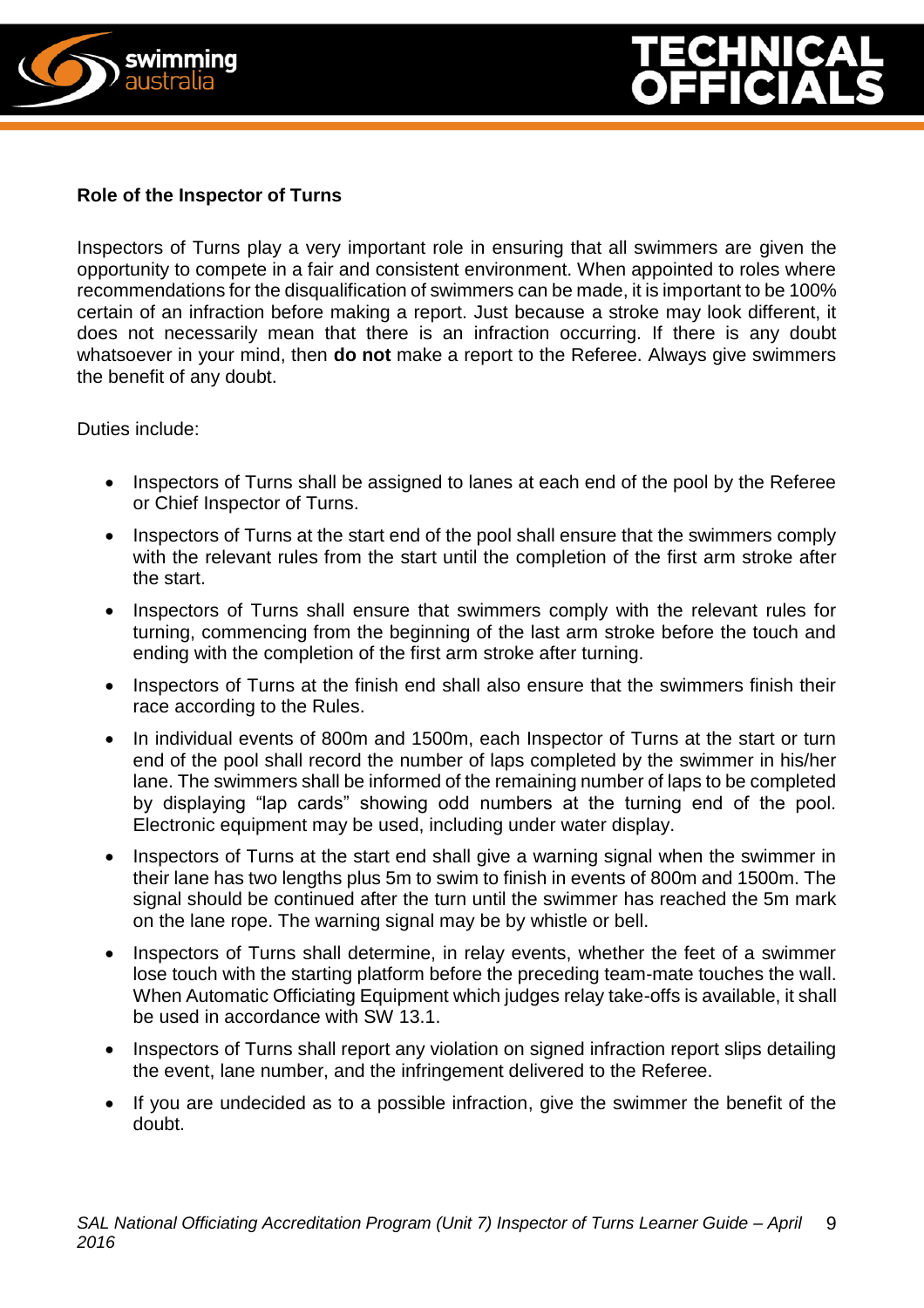



#### **WHAT TO OBSERVE**

#### **Freestyle**

- SW 5.1 Freestyle means that in an event so designated, the swimmer may swim any style, except that in Individual Medley or Medley Relay events, Freestyle means any style other than Backstroke, Breaststroke or Butterfly.
- SW 5.2 Some part of the swimmer must touch the wall upon completion of each length and at the finish.
- SW 5.3 Some part of the swimmer must break the surface of the water throughout the race, except it shall be permissible for the swimmer to be completely submerged during the turn and for a distance of not more than 15m after the start and each turn. By that point, the head must have broken the surface.

#### **Breaststroke**

- SW 7.1 After the start and after each turn, the swimmer may take one arm stroke completely back to the legs during which the swimmer may be submerged. At any time prior to the first Breaststroke kick after the start and after each turn a single Butterfly kick is permitted.
- SW 7.2 From the beginning of the first arm stroke after the start and after each turn, the body shall be on the breast. It is not permitted to roll onto the back at any time except at the turn after the touch of the wall where it is permissible to turn in any manner as long as the body is on the breast when leaving the wall. From the start and throughout the race the stroke cycle must be one arm stroke and one leg kick in that order. All movements of the arms shall be simultaneous and on the same horizontal plane without alternating movement.
- SW 7.3 The hands shall be pushed forward together from the breast on, under, or over the water. The elbows shall be under water except for the final stroke before the turn, during the turn and for the final stroke at the finish. The hands shall be brought back on or under the surface of the water. The hands shall not be brought back beyond the hip line, except during the first stroke after the start and each turn.
- SW 7.4 During each complete cycle, some part of the swimmer's head must break the surface of the water. The head must break the surface of the water before the hands turn inward at the widest part of the second stroke. All movements of the legs shall be simultaneous and on the same horizontal plane without alternating movement.
- SW 7.5 The feet must be turned outwards during the propulsive part of the kick. Alternating movements or downward butterfly kicks are not permitted except as in SW 7.1. Breaking the surface of the water with the feet is allowed unless followed by a downward butterfly kick.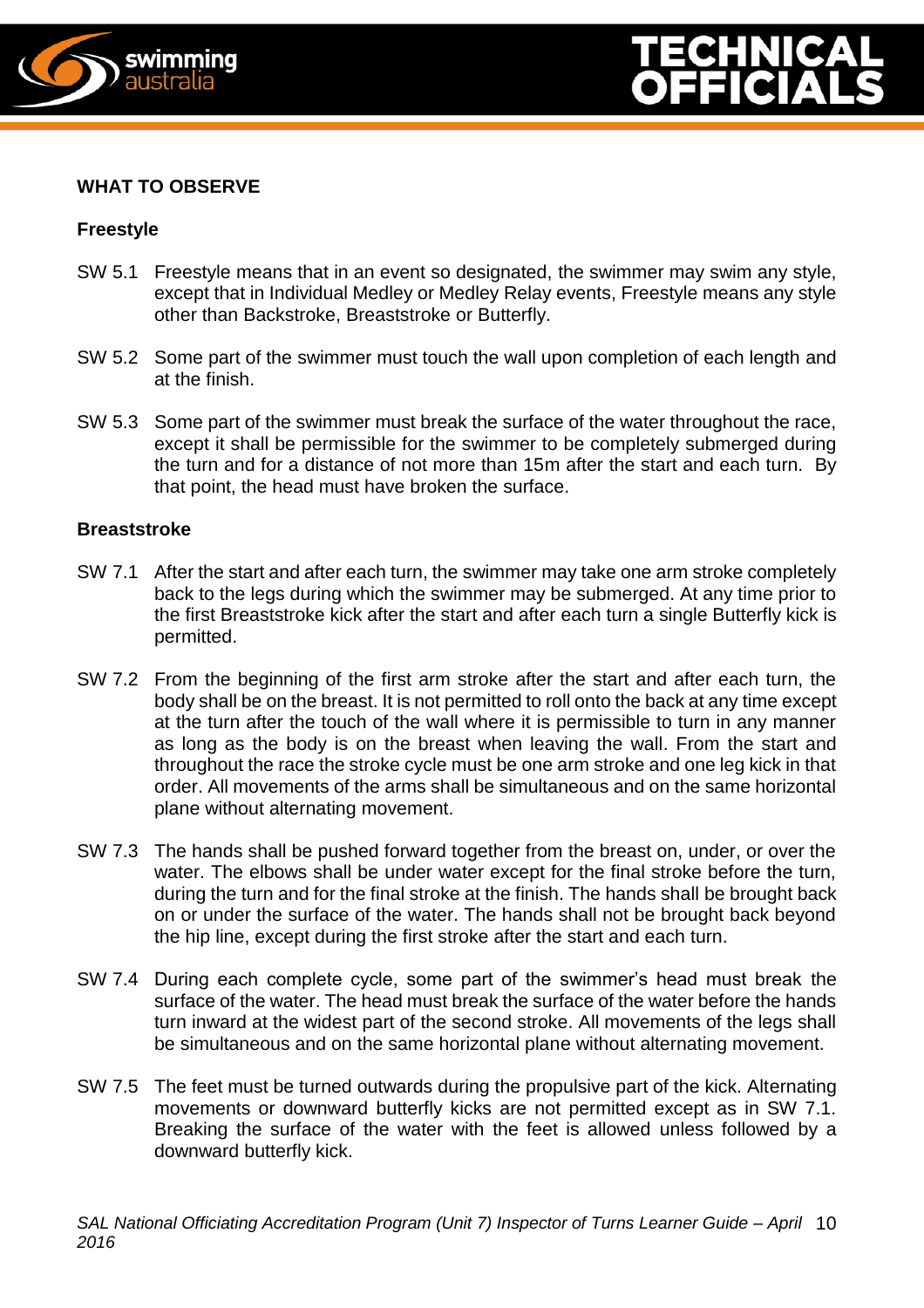



SW 7.6 At each turn and at the finish of the race, the touch shall be made with both hands separated and simultaneously at, above, or below the water level. At the last stroke before the turn and at the finish an arm stroke not followed by a leg kick is permitted. The head may be submerged after the last arm pull prior to the touch, provided it breaks the surface of the water at some point during the last complete or incomplete cycle preceding the touch.

#### *Interpretation:*

*"Separated" means the hands cannot be stacked one on top of the other. It is not necessary to see space between the hands. Incidental contact at the fingers is not a concern.*

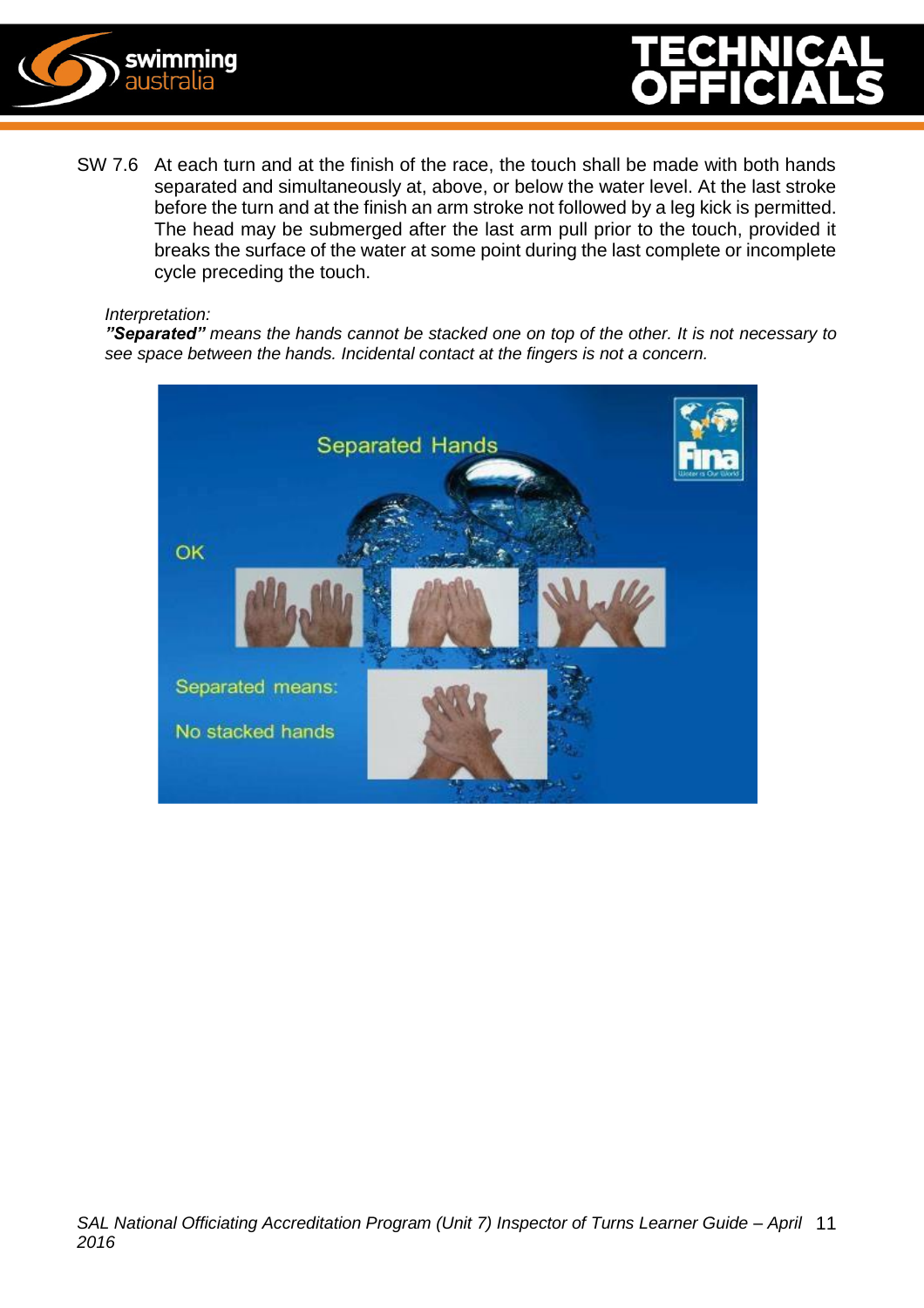





**In Breaststroke, if the elbows of a swimmer break the surface of the water at any time, is this an infringement of the rules?** 



**In Breaststroke is it permissible for a swimmer to touch the wall at the finish of the race with both hands below the surface of the water?**

YES / NO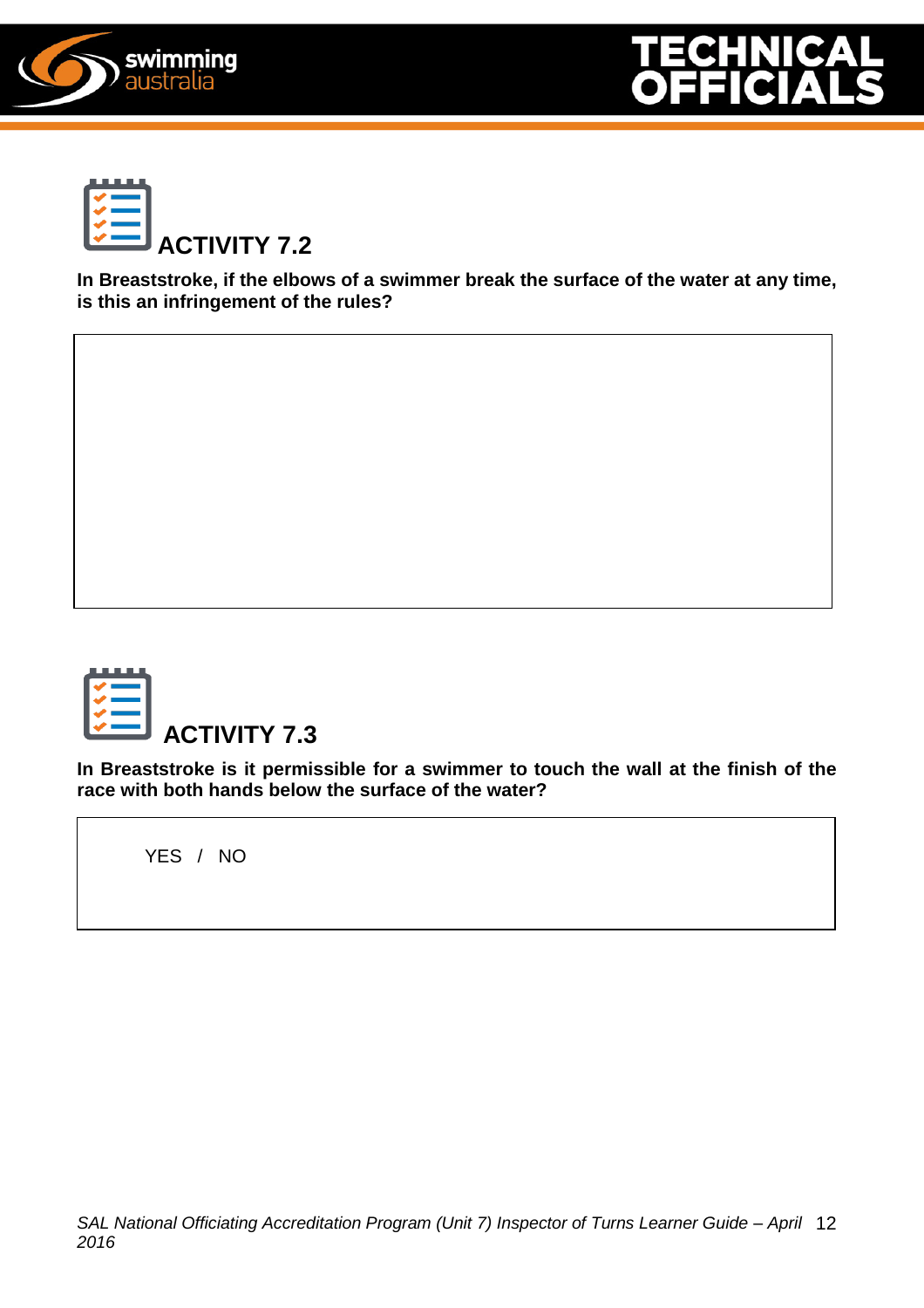



#### **Butterfly**

- SW 8.1 From the beginning of the first arm stroke after the start and each turn, the body shall be kept on the breast. Underwater kicking on the side is allowed. It is not permitted to roll onto the back at any time, except at the turn after the touch of the wall where it is permissible to turn in any manner as long as the body is on the breast when leaving the wall.
- SW 8.2 Both arms shall be brought forward simultaneously over the water and brought backward simultaneously under the water throughout the race, subject to SW 8.5.
- SW 8.3 All up and down movements of the legs must be simultaneous. The legs or the feet need not be on the same level, but they shall not alternate in relation to each other. A Breaststroke kicking movement is not permitted.
- SW 8.4 At each turn and at the finish of the race, the touch shall be made with both hands separated and simultaneously, at, above, or below the water surface.

#### *Interpretation:*

*"Separated" means the hands cannot be stacked one on top of the other. It is not necessary to see space between the hands. Incidental contact at the fingers is not a concern. See Figure on P11*

SW 8.5 At the start and at turns, a swimmer is permitted one or more leg kicks and one arm pull under the water, which must bring them to the surface. It shall be permissible for a swimmer to be completely submerged for a distance of not more than 15m after the start and after each turn. By that point, the head must have broken the surface. The swimmer must remain on the surface until the next turn or finish.



**ACTIVITY 7.4 Outline the types of kick not permitted in Butterfly.**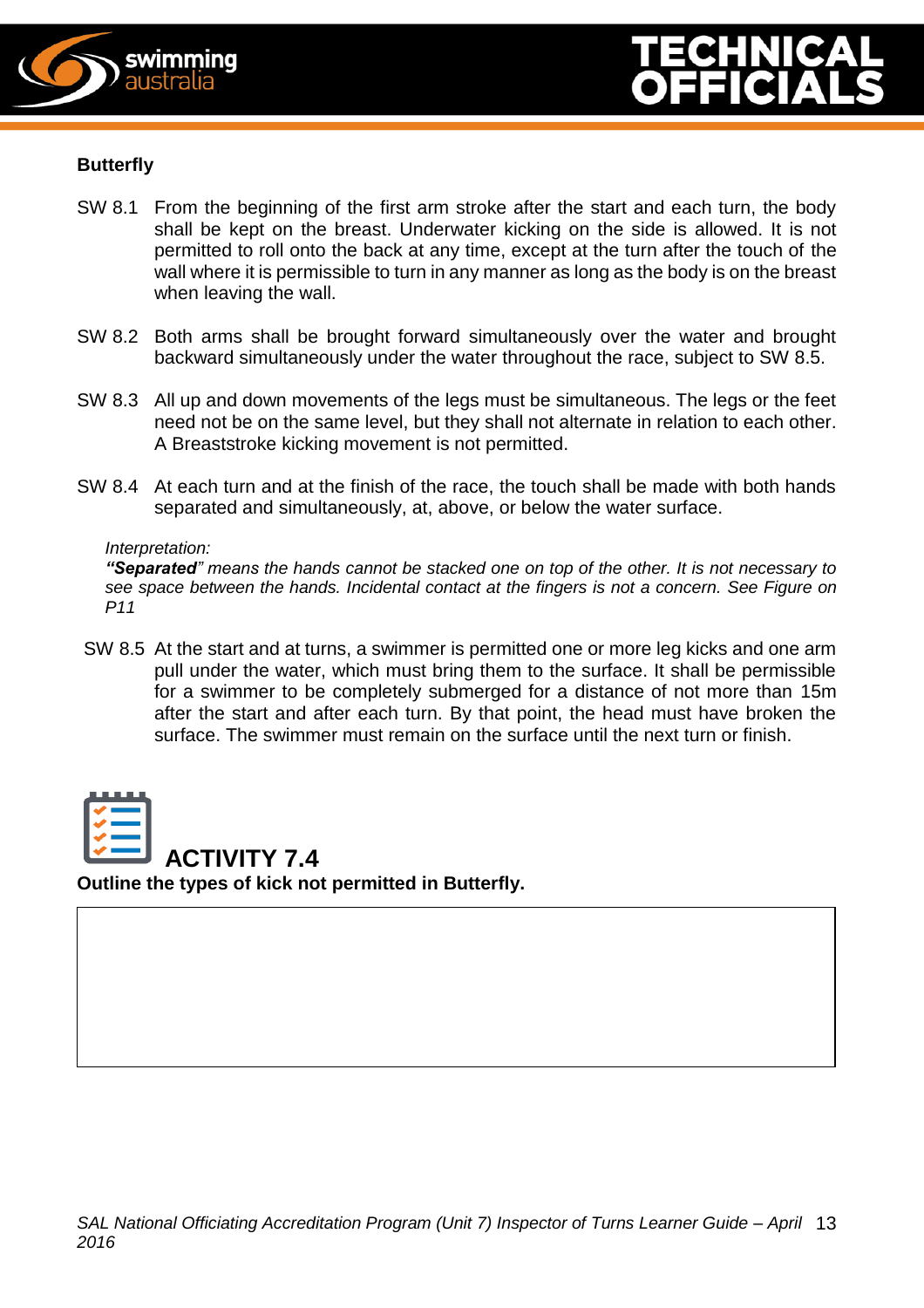





**What are the options for a Butterfly swimmer as they approach the finish and realise they are short of the wall?**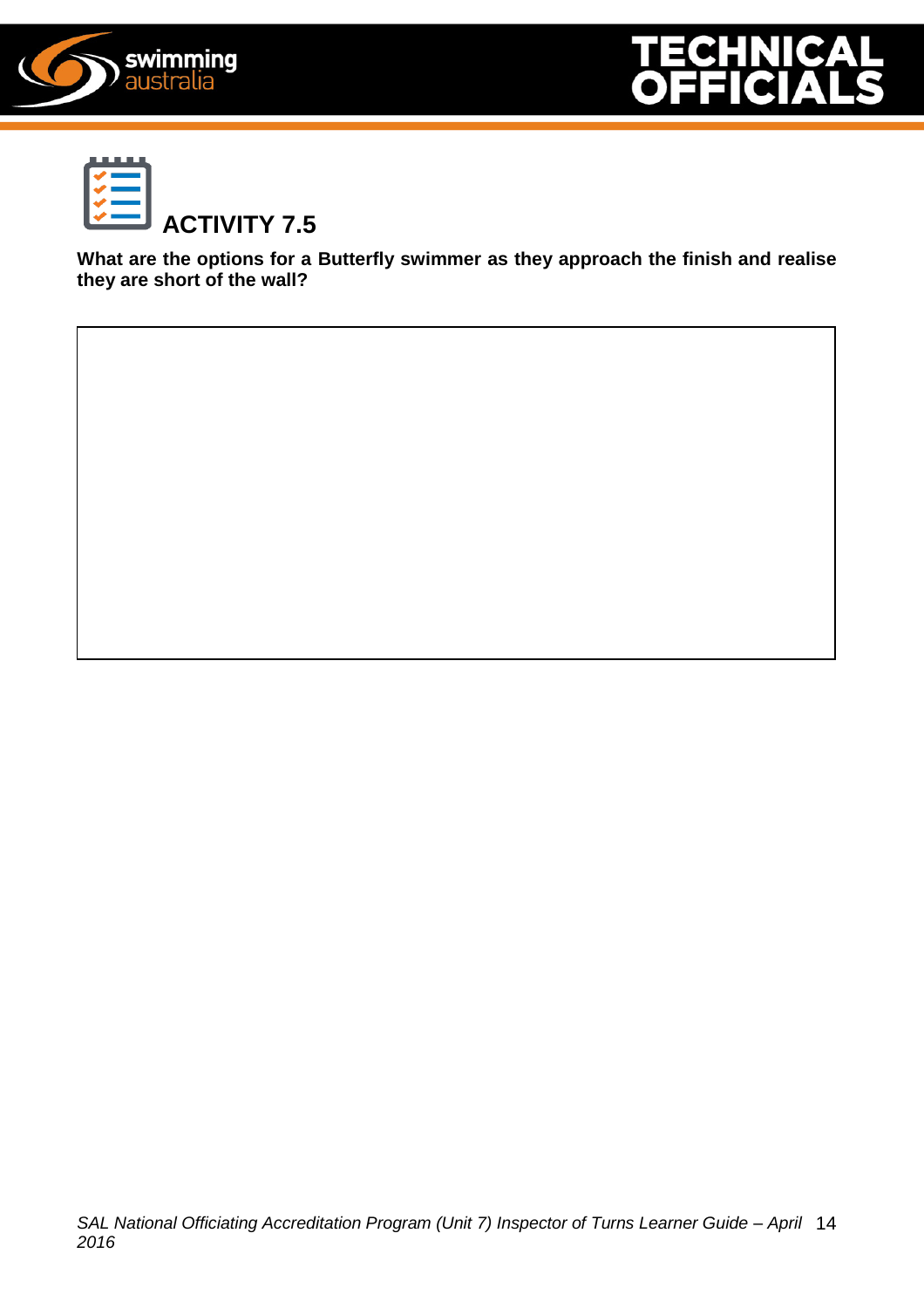

#### **Backstroke**

- SW 6.1 Prior to the starting signal, the swimmers shall line up in the water facing the starting end, with both hands holding the starting grips. Standing in or on the gutter or bending the toes over the lip of the gutter is prohibited. When using a Backstroke Ledge at the start, the toes of both feet must be in contact with the end wall or face of the touchpad. Bending the toes over the top of the touchpad is prohibited.
- SW 6.2 When a Backstroke Ledge is being used, each Inspector at the starting end shall install and remove the ledge after the start.
- SW 6.3 At the signal for starting and after turning the swimmer shall push off and swim upon their back throughout the race except when executing a turn as set forth in SW 6.5. The normal position on the back can include a roll movement of the body up to, but not including 90 degrees from horizontal. The position of the head is not relevant.
- SW 6.4 Some part of the swimmer must break the surface of the water throughout the race. It is permissible for the swimmer to be completely submerged during the turn, and for a distance of not more than 15m after the start and each turn. By that point the head must have broken the surface.
- SW 6.5 When executing the turn there must be a touch of the wall with some part of the swimmer's body in their respective lane. During the turn the shoulders may be turned over the vertical to the breast after which an immediate continuous single arm pull or immediate continuous simultaneous double arm pull may be used to initiate the turn. The swimmer must have returned to the position on the back upon leaving the wall.
- SW 6.6 Upon the finish of the race the swimmer must touch the wall while on the back in their respective lane.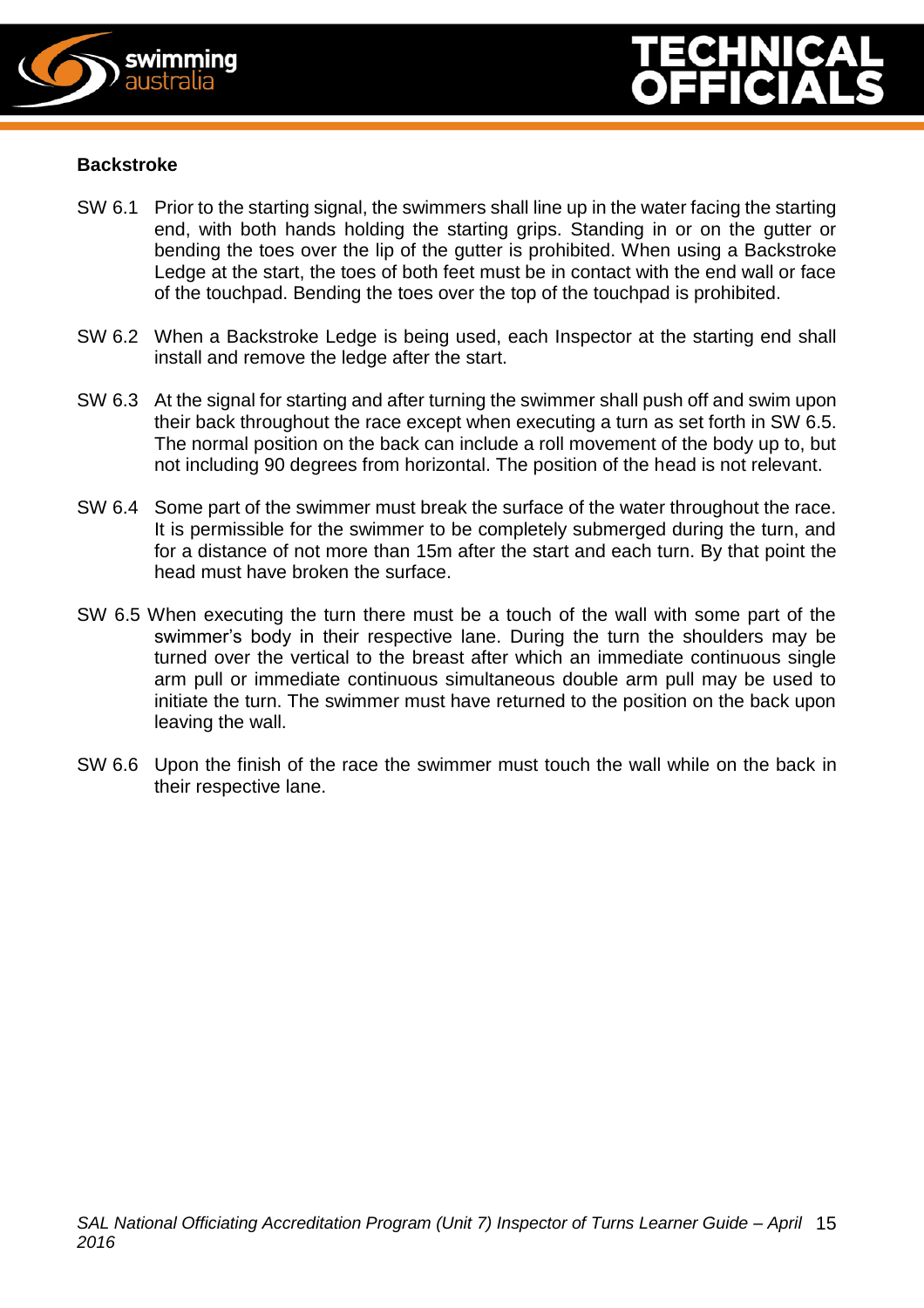





**At the start of a Backstroke event where must a swimmer's feet be positioned?**



**ACTIVITY 7.7**

**In Backstroke, describe the position of the swimmer's body upon touching the wall at the finish of the race.**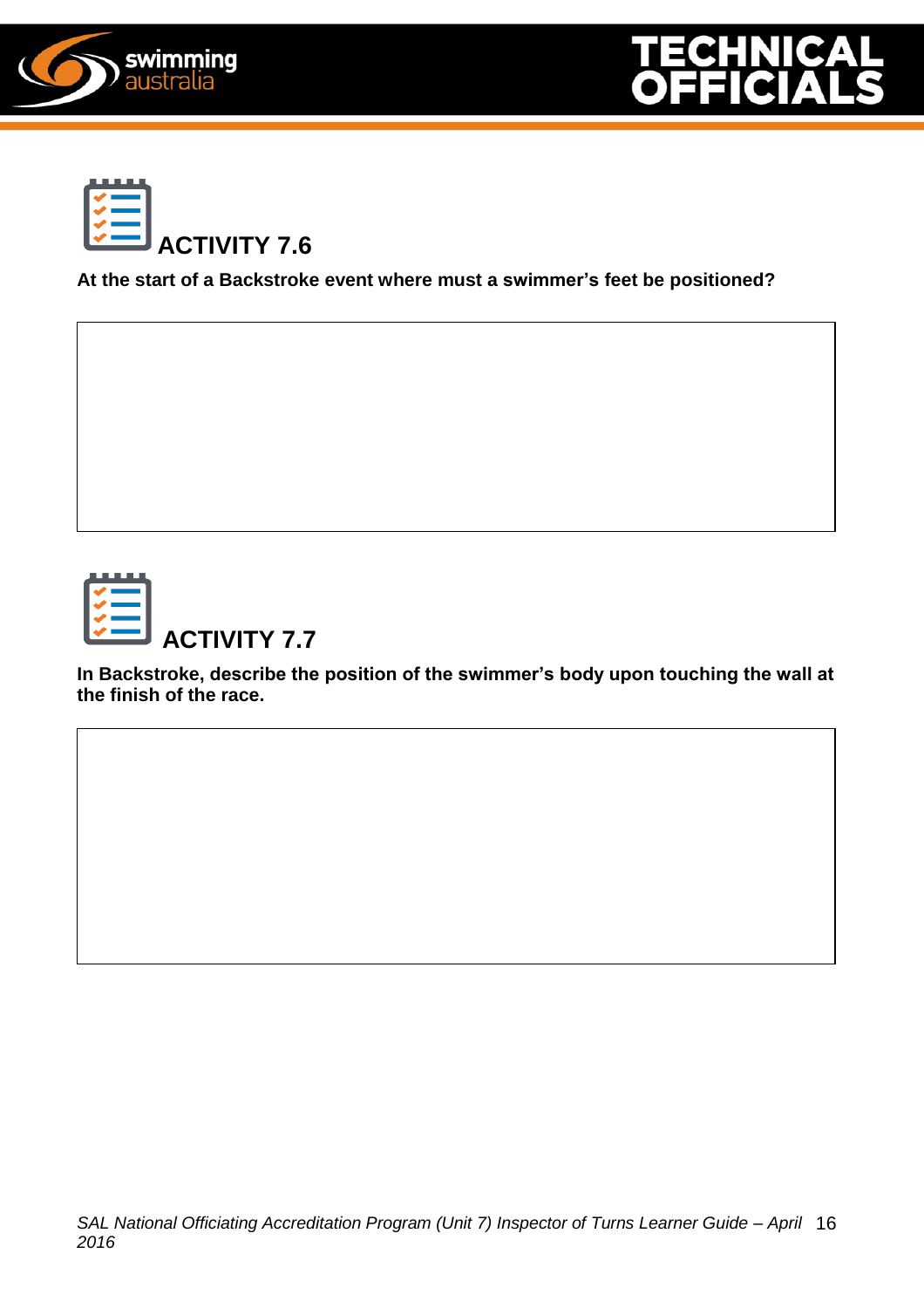

#### **Medley**

- SW 9.1 In Individual Medley events, the swimmer covers the four swimming strokes in the following order: Butterfly, Backstroke, Breaststroke and Freestyle. Each of the strokes must cover one quarter (1/4) of the distance.
- SW 9.2 In Medley Relay events, swimmers will cover the four swimming strokes in the following order: Backstroke, Breaststroke, Butterfly and Freestyle.
- SW 9.3 Each section must be finished in accordance with the rule that applies to the stroke concerned.

*Note: "Freestyle" in Medley swimming is defined as any style other than Backstroke, Breaststroke or Butterfly.*

*Interpretation:*

*According to SW 9.1 each of the strokes must cover one quarter (1/4) of the distance. Being on the back when leaving the wall for the Freestyle portion of the Individual Medley is covering more than one quarter of the distance in the style of Backstroke and is, therefore, a disqualification. Backstroke swimming is only defined as being on the back. See also SW 5.1, SW 6.1 – SW 6.5, SW 7.1 to 7.6, SW 8.1 – 8.5*

#### **MULTI CLASS EVENTS (MC)**

Swimming Australia supports a competitive pathway for swimmers who have physical, vision, intellectual or hearing impairment or who have received a transplant.

Rules for Multi Class (MC) events are integrated throughout the SAL Swimming Rules. They are identified by the letters MC before the rule number, and are adopted from the rules of the relevant international governing bodies.

The Australian Swimming Classification System provides a structure for competition for swimmers with disability. Classifications group the swimmers according to the impact of their impairment on their ability to compete.

There are 16 classes in the Australian swimming classification system:

| Paralympic Classes: |                                              |
|---------------------|----------------------------------------------|
| Classes 1-10        | Swimmers with physical impairment (PI)       |
| Classes 11-13       | Swimmers with vision impairment (VI)         |
| Class 14            | Swimmers with intellectual impairment (II)   |
| Other Classes:      |                                              |
| Class 15            | Swimmers with hearing impairment (HI)        |
| Class 16            | Swimmers who have received a transplant (Tp) |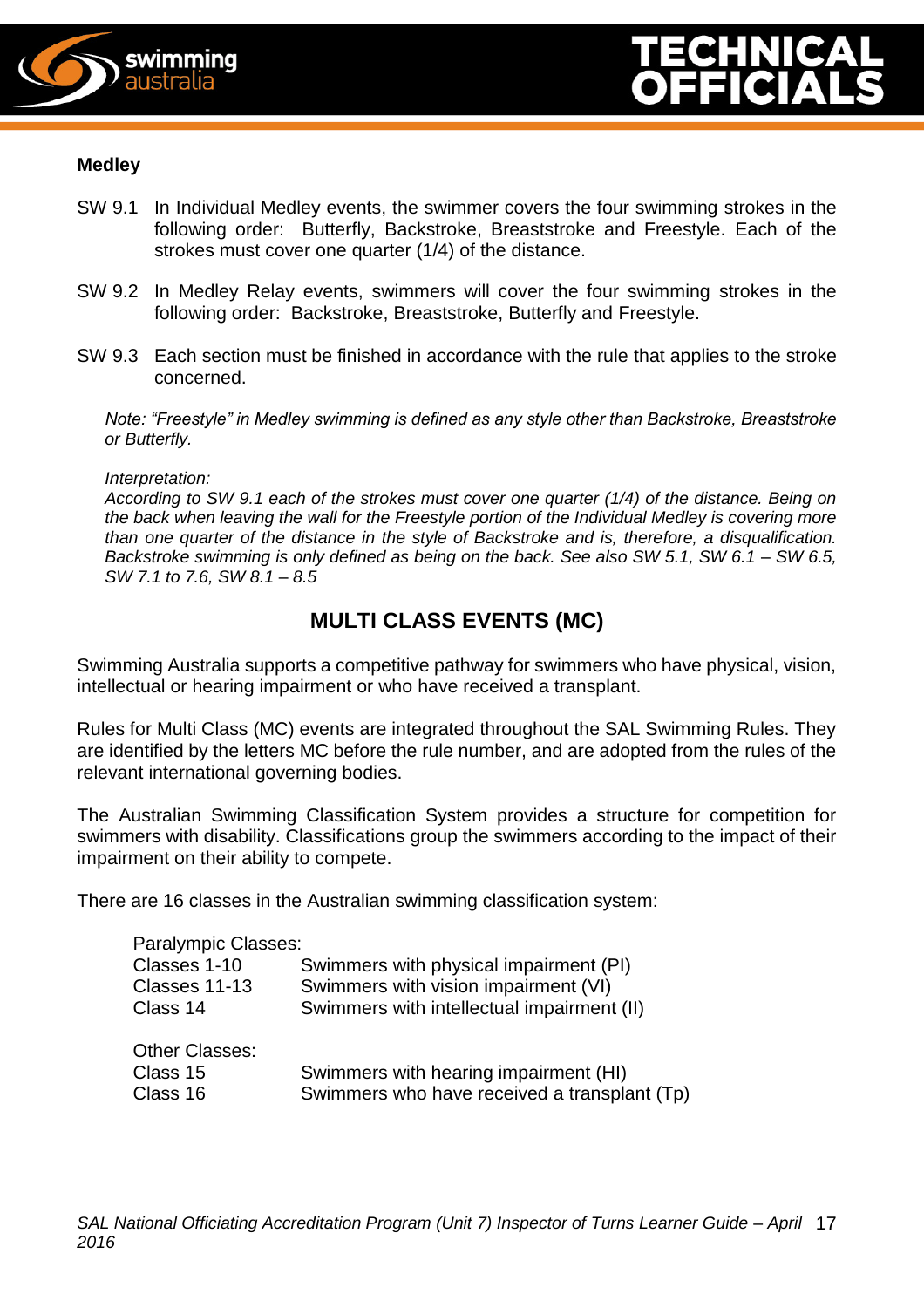



Swimmers receive a class for each stroke discipline. A prefix indicates which stroke the class applies to. The stoke classes are designated as follows:

- S Indicates the class for Freestyle, Backstroke & Butterfly<br>SB Indicates the class for Breaststroke
- Indicates the class for Breaststroke
- SM Indicates the class for Individual Medley

Some swimmers are entitled to receive exceptions to the swimming rules and other considerations based on their classification. The exceptions prevent classified swimmers from being disqualified during MC competition or in other competition where classifications and rule exceptions are observed. These exceptions are allocated during the Swimmer Evaluation and/or Eligibility process and are identified by a system of codes known as the Swimming Codes for Exceptions.

The Swimming Codes for Exceptions are adopted directly from the IPC Swimming Rules. Examples of these codes include:

#### **STARTS**

- **A** ASSISTANCE REQUIRED
- **B** BLACKENED GOGGLES
- **E** UNABLE TO GRIP FOR BACKSTROKE START
- **H** HEARING IMPAIRED LIGHT OR SIGNAL REQUIRED
- **T** TAPPERS
- **Y** STARTING DEVICE

#### **DURING SWIMMING**

- **0** NIL
- **1** ONE HAND START
- **2** RIGHT HAND TOUCH
- **3** LEFT HAND TOUCH
- **4** RIGHT HAND TOUCH WITH SIMULTANEOUS INTENT TO TOUCH WITH **OTHER**
- **5** LEFT HAND TOUCH WITH SIMULTANEOUS INTENT TO TOUCH WITH **OTHER**
- **6** SIMULTANEOUS INTENT TO TOUCH
- **7** PART OF UPPER BODY MUST TOUCH
- **8** RIGHT FOOT MUST TURN OUT
- **9** LEFT FOOT MUST TURN OUT
- **12** LEG DRAG OR SHOW INTENT TO KICK
- **+** DOLPHIN KICK IS ABLE TO BE PERFORMED

#### **STROKES**

| <b>FREE</b>      | NO EXCEPTIONS (NIL)               |
|------------------|-----------------------------------|
| <b>BACK</b>      | <b>ONLY EXCEPTION 1 MAY APPLY</b> |
| <b>BUTTERFLY</b> | EXCEPTIONS 2 - 7 MAY APPLY        |
| <b>BREAST</b>    | <b>EXCEPTIONS 2 12 MAY APPLY</b>  |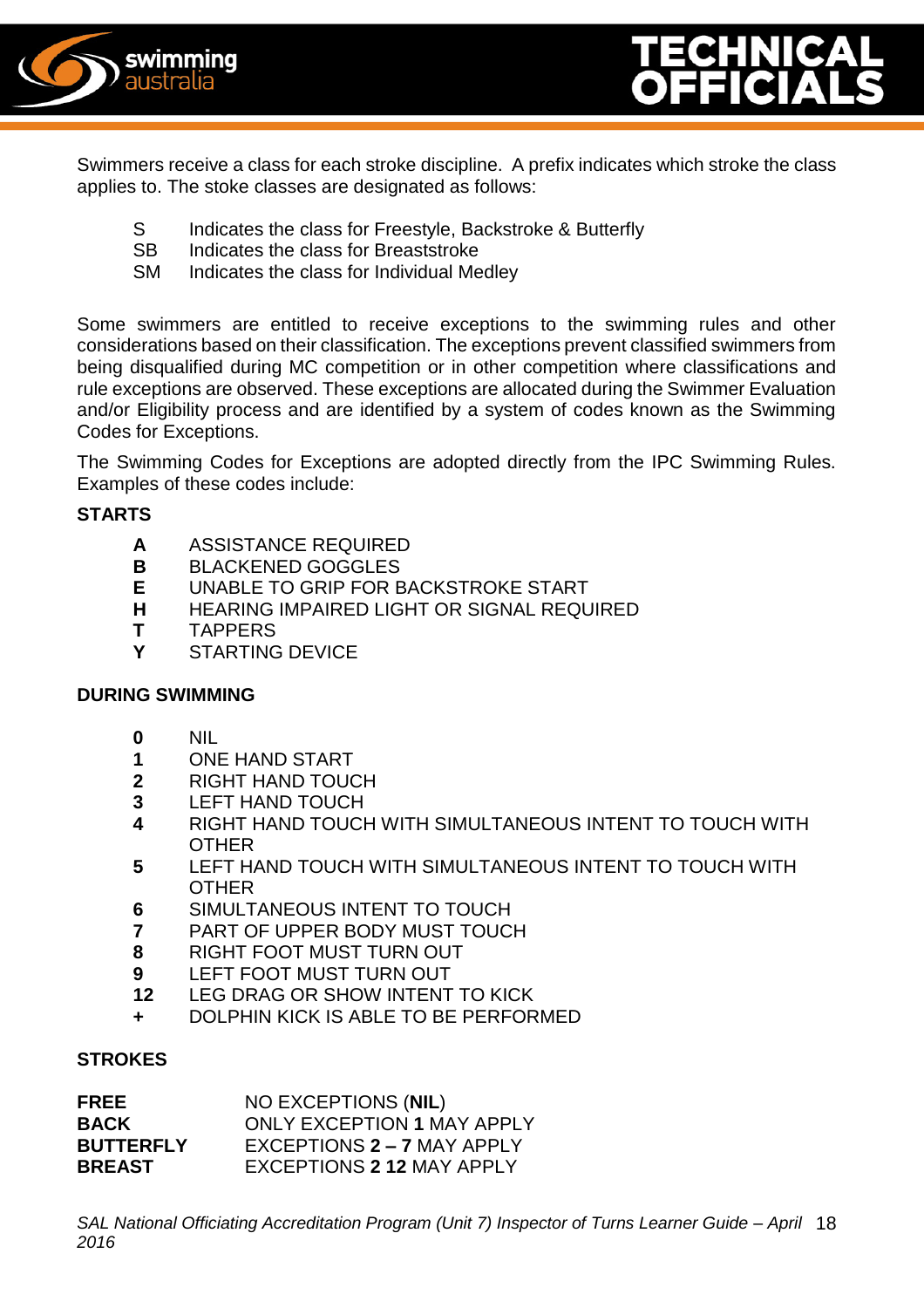





**If you observed an infraction during a Multi Class event what should you do?**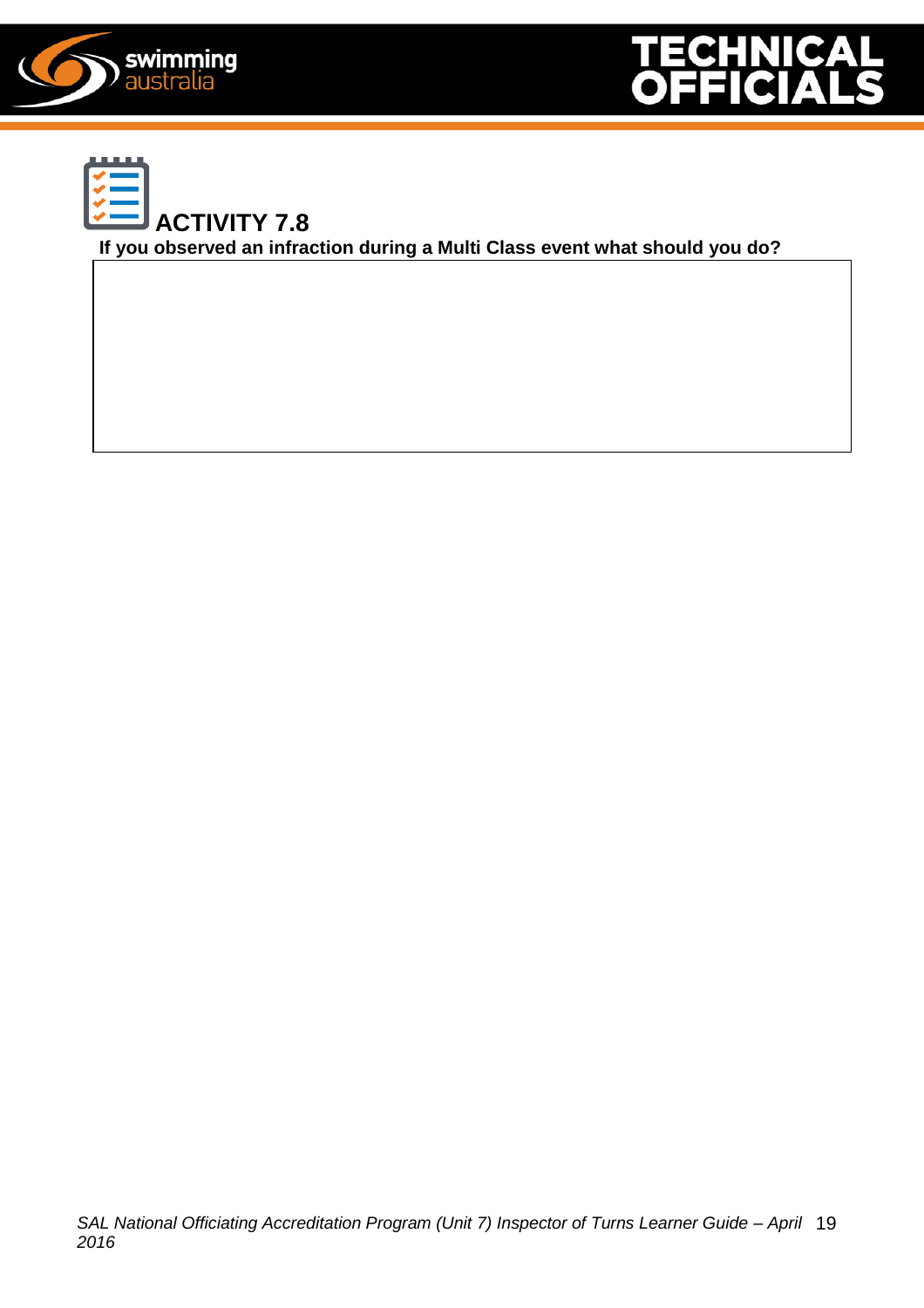



#### **POOL DECK PROTOCOLS - INSPECTOR OF TURNS**

#### **Start End:**

- In Freestyle and Backstroke events (where Backstroke Ledges are not being used), remain seated at the Referee's whistle then stand and move forward when the lead swimmer reaches the 15m mark approaching the turn on the second lap. Remain standing until the finish of the race.
- In Breaststroke, Butterfly and Individual Medley events, on Referee's whistle, stand behind and to one side of your lane's starting platform. If observing more than one lane, stand in a position to view the lanes equally. Remain standing until the end of the race.
- Where required, after the starting signal is given, quickly step forward onto the bulkhead to observe the first stroke.
- If you have observed an infraction, indicate to the Chief IOT that you have an infraction to report and remain standing over the lane until the Chief IOT comes to you.
- You may need to operate a SAT button.
- In 800m and 1500m races, you will signal either by whistle or bell when the swimmer has 2 laps plus 5m to go.
- You will observe relay changeovers as a back-up if electronic changeover equipment is present and to judge if such equipment is not present.

#### **Turn End:**

- In all races, stand and move forward when the lead swimmer reaches the 15m mark from the turn end. Remain standing until the last swimmer has passed the 15m mark from the turn end on the last lap.
- If observing more than one lane, stand in a position to view the lanes equally.
- You will observe relay changeovers as a back-up if electronic changeover equipment is present and to judge if such equipment is not present.
- If you have observed an infraction, indicate to the Chief IOT that you have an infraction to report and remain standing over the lane until the Chief IOT comes to you.
- In 800m and 1500m events, you will set up and operate lap counters:

| <b>Event</b>        | <b>Number of</b><br>laps |       | <b>Procedure</b>                |  |
|---------------------|--------------------------|-------|---------------------------------|--|
|                     | 800m                     | 1500m |                                 |  |
| Long Course         | 15                       | 29    | Change the lap counter when the |  |
| <b>Short Course</b> | 31                       | 59    | swimmer has passed 5m after the |  |
|                     |                          |       | turn.                           |  |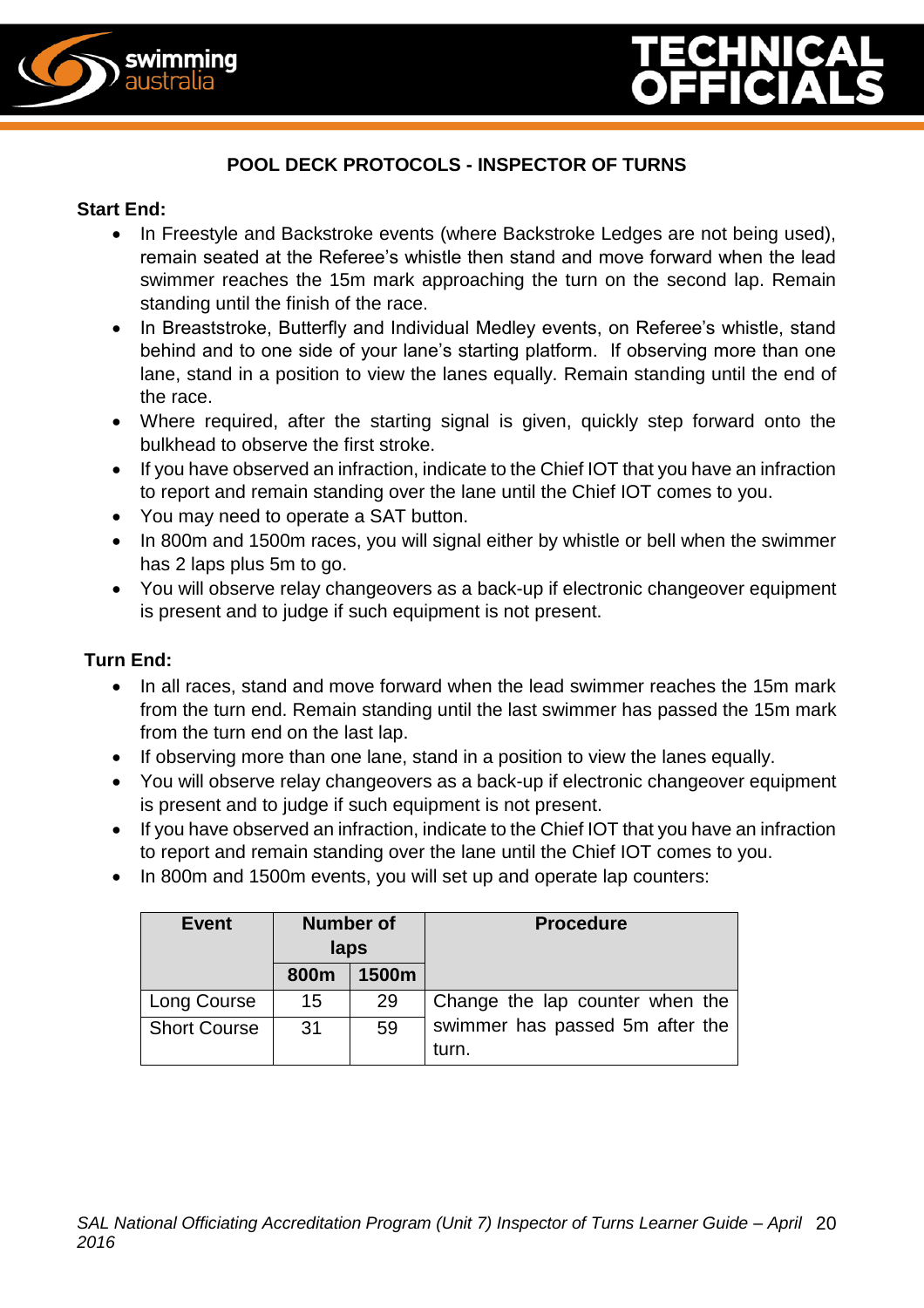

#### **BACKSTROKE LEDGE PROTOCOL FOR INSPECTOR OF TURNS**

*Note: The use of Backstroke Ledges by a swimmer is not compulsory. If the ledge is not required by a swimmer they should request the Inspector of Turns (IOT) appointed to that lane to remove the ledge from the water. The swimmer should not attempt to remove the ledge.*

#### Prior to the Start

- The IOT shall install the ledge and adjust the setting to '0' (0 corresponds to water level).
- Once the backstroke ledge has been installed, the kicker plate should be adjusted and locked into position 3.
- The swimmer may choose to change the setting level of the ledge for their start. They should make the adjustment themselves however may request assistance from the IOT.
- On the first whistle, the IOT should stand and move forward on the deck behind the blocks.
- On the second whistle, the IOT should step up and move forward to observe that at least one toe from each foot is in contact with the wall or face of the touchpad. The IOT may need to request the swimmer to adjust the position of their toes. Once the swimmers toes are correctly positioned, the IOT should step back level with the back of the block but remain standing until after the starting signal is given. The check for the position of the toes must be actioned quickly and should not unduly delay the start.
- All IOT's should stand and move forward at the start of each race as above regardless of whether the swimmer in their lane uses a backstroke ledge or not.

#### **After the Start during heats**

- After the start of each heat, the IOT should step forward and remove the ledge from the water. To remove the ledge from the water and ensure the straps do not become twisted, it is recommended that the ledge is removed from the water by standing behind the starting block and placing each hand under the straps on each side. Lift and carefully slide the ledge into position under the front of the block (below the backstroke grips).
- The setting should be returned to '0' after each start.

#### At completion of the Backstroke event

 After the start of the final heat of a backstroke event, remove the ledge from the starting block and carefully roll the device back to its original position without twisting the straps.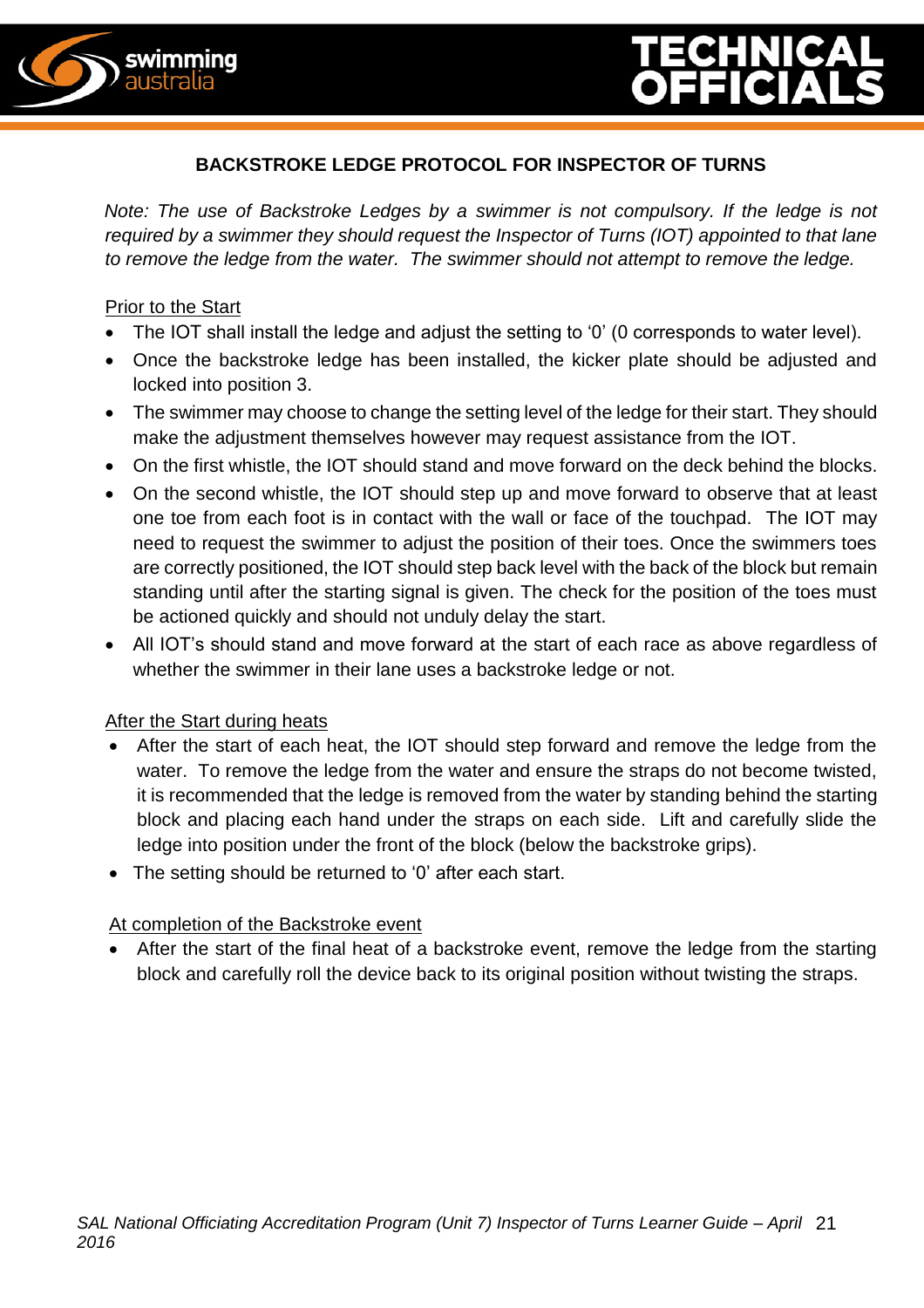

#### **CHIEF INSPECTOR OF TURNS**

- Be alert and make sure you are watching the Inspectors of Turns after the start, each turn and at the finish of each race in the event they have an infraction to report.
- If an infraction is reported, the Chief will inform the Referee in person or by radio (if available)
- Ensure that you relay only the information the IOT is reporting. You are not to interpret what you think they are saying.
- If the report is accepted, the reporting IOT will go to the Referee and complete the infraction report. The Chief will arrange (if available) for a reserve official to take over on the lane until the reporting IOT returns. If no reserve is available, the Chief will remain on that lane until the reporting IOT returns.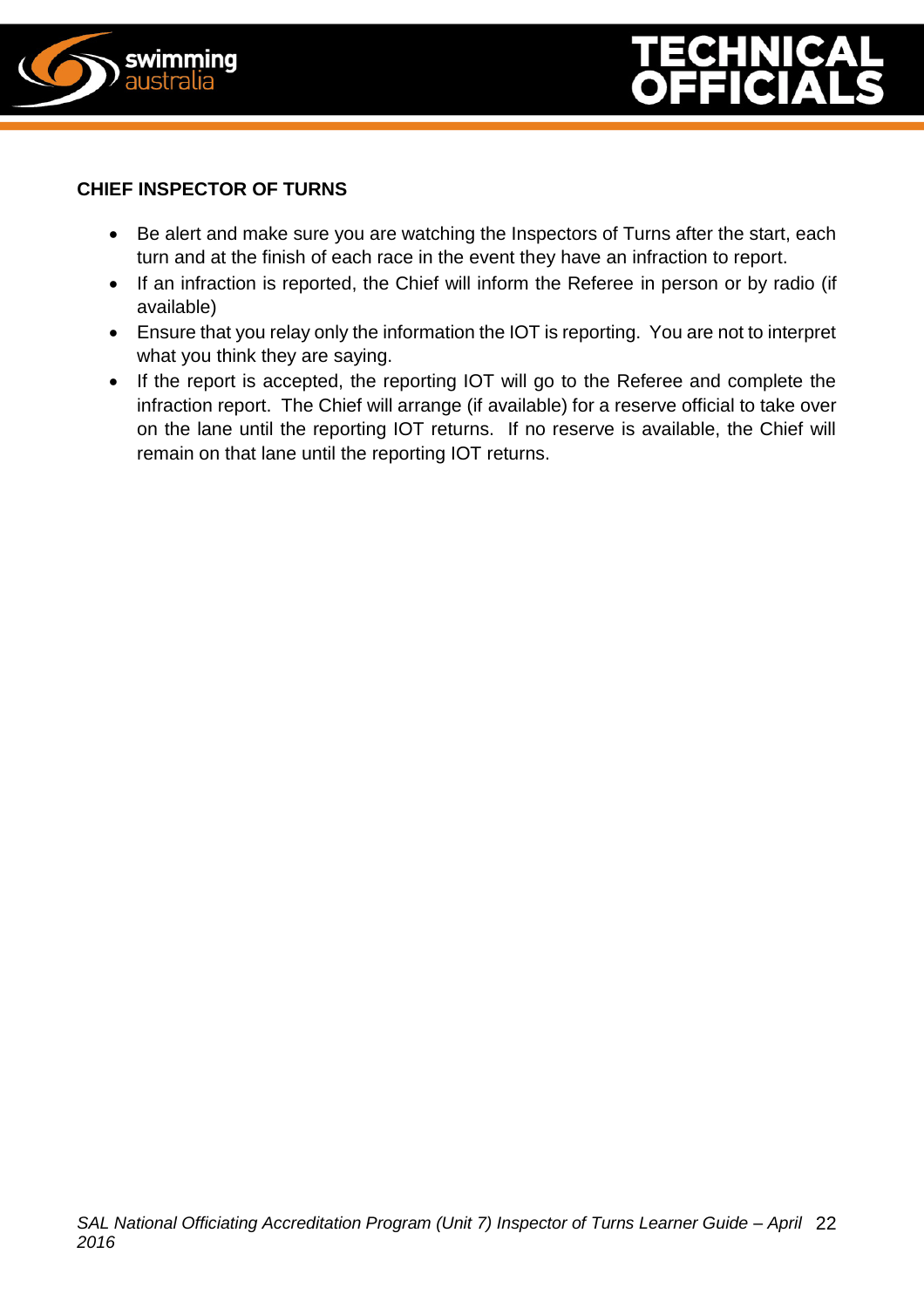





**ASSESSMENT**

**Task 7.1:**

**Now that you have completed this Learner Guide, you should contact your Assessor to:**

- **1. Undertake the Inspector of Turns Examination Paper (written or oral)**
- **2. Be assessed performing the duties of an Inspector of Turns in a full session of a swim meet. This will give you the opportunity to provide evidence of your competence in a swimming specific environment.**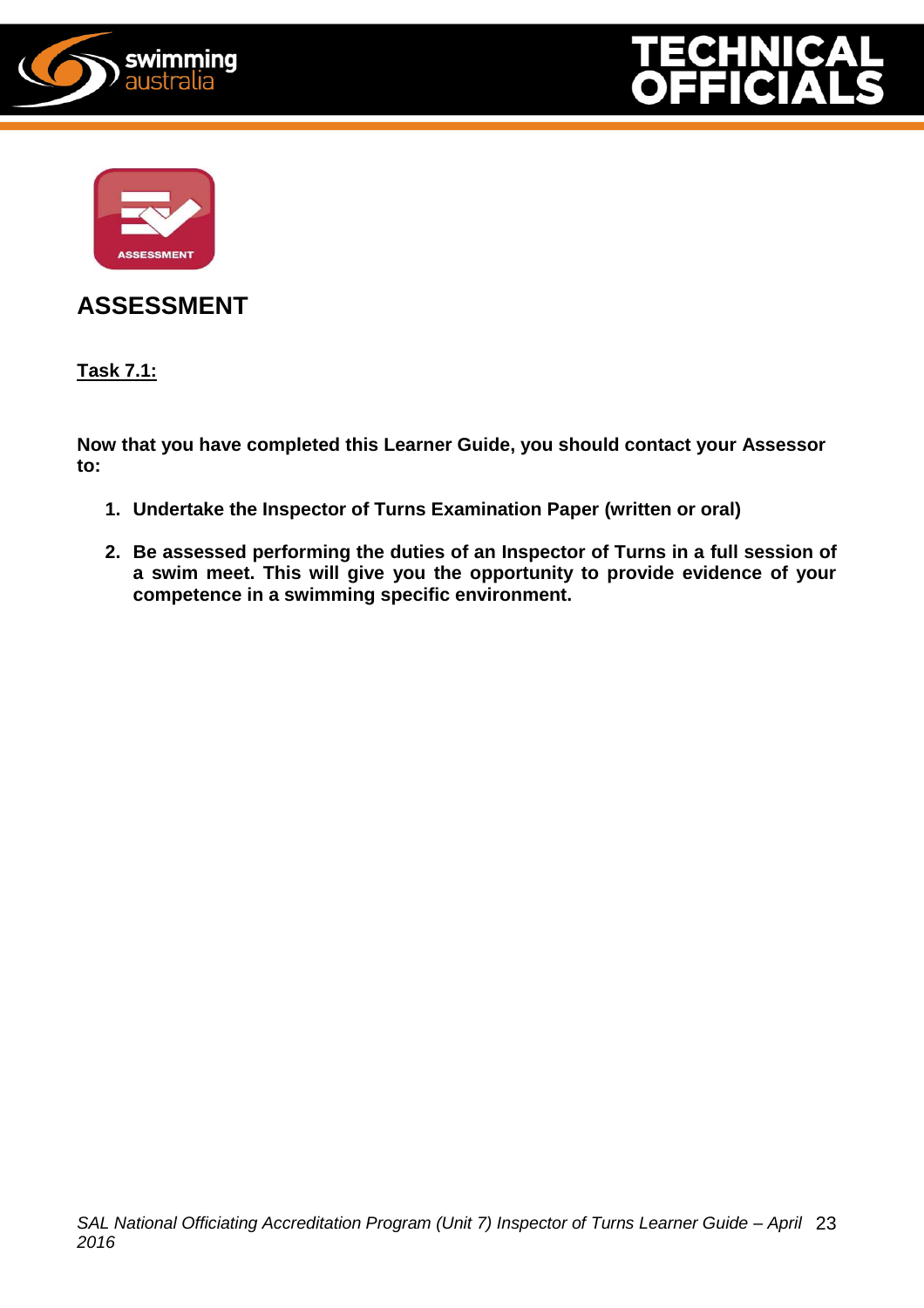

#### **ASSESSMENT TOOL – UNIT 7 INSPECTOR OF TURNS**

|               | <b>Element / Performance Criteria</b><br><b>INSPECTOR of TURNS</b>                                                                       |  | <b>Displayed</b><br><b>Competency</b> | <b>Comments</b>                                       |  |
|---------------|------------------------------------------------------------------------------------------------------------------------------------------|--|---------------------------------------|-------------------------------------------------------|--|
|               |                                                                                                                                          |  | <b>NO</b>                             | Must be completed if Competency has<br>been marked NO |  |
| 1.            | Preparation                                                                                                                              |  |                                       |                                                       |  |
| 1.1           | Arrived at venue at least 30 minutes prior to commencement of event.                                                                     |  |                                       |                                                       |  |
| $1.2^{\circ}$ | Reported to the Referee to receive any instructions.                                                                                     |  |                                       |                                                       |  |
| 1.3           | Had all the required equipment to complete the task.                                                                                     |  |                                       |                                                       |  |
| 2.            | <b>Performance of Task</b>                                                                                                               |  |                                       |                                                       |  |
| 2.1           | Was positioned correctly for every race.                                                                                                 |  |                                       |                                                       |  |
| 2.2           | Maintained position over the designated lane/s for the entire time required.                                                             |  |                                       |                                                       |  |
| 2.3           | Stood in a position to see directly down the wall for the turns and finish.                                                              |  |                                       |                                                       |  |
| 2.4           | Stood in a position to observe the entire body of the swimmer while under<br>the official's jurisdiction.                                |  |                                       |                                                       |  |
| 2.5           | Remained standing over their lane at the completion of a race if they had an<br>infraction to report.                                    |  |                                       |                                                       |  |
| 2.6           | The designated lane/s were observed and judged equally.                                                                                  |  |                                       |                                                       |  |
| 2.7           | Focused entirely and exclusively on the task assigned without engaging in<br>any distracting activities.                                 |  |                                       |                                                       |  |
| 3.            | <b>Decision Making</b>                                                                                                                   |  |                                       |                                                       |  |
| 3.1           | All recommendations of possible infractions were made independently and<br>reported immediately to the Chief Inspector of Turns/Referee. |  |                                       |                                                       |  |
|               | 3.2 All recommendations were consistent with every swimmer treated equally.                                                              |  |                                       |                                                       |  |
| 3.3           | All recommendations were clear, concise and in accordance with the rules.                                                                |  |                                       |                                                       |  |
| 4.            | <b>Infraction Reports</b>                                                                                                                |  |                                       |                                                       |  |
| 4.1           | All infraction reports were completed accurately and according to the Rules.                                                             |  |                                       |                                                       |  |
|               | 4.2 Verbal reports were given to the Referee prior to the completion of the<br>relevant race.                                            |  |                                       |                                                       |  |
|               | 4.3 All written reports were completed correctly and in a timely manner.                                                                 |  |                                       |                                                       |  |
|               | 4.4 Infraction reports were printed legibly.                                                                                             |  |                                       |                                                       |  |
| 5.            | General                                                                                                                                  |  |                                       |                                                       |  |
| 5.1           | Was dressed appropriately for the task.                                                                                                  |  |                                       |                                                       |  |
| 5.2           | Was courteous to all swimmers, coaches, parents and other officials at all<br>times.                                                     |  |                                       |                                                       |  |
| 5.3           | Possesses State-specific accreditation in relation to child protection<br>Legislation.                                                   |  |                                       |                                                       |  |
| 5.4           | Maintains a level of concentration, physical fitness and capability to perform<br>the task.                                              |  |                                       |                                                       |  |